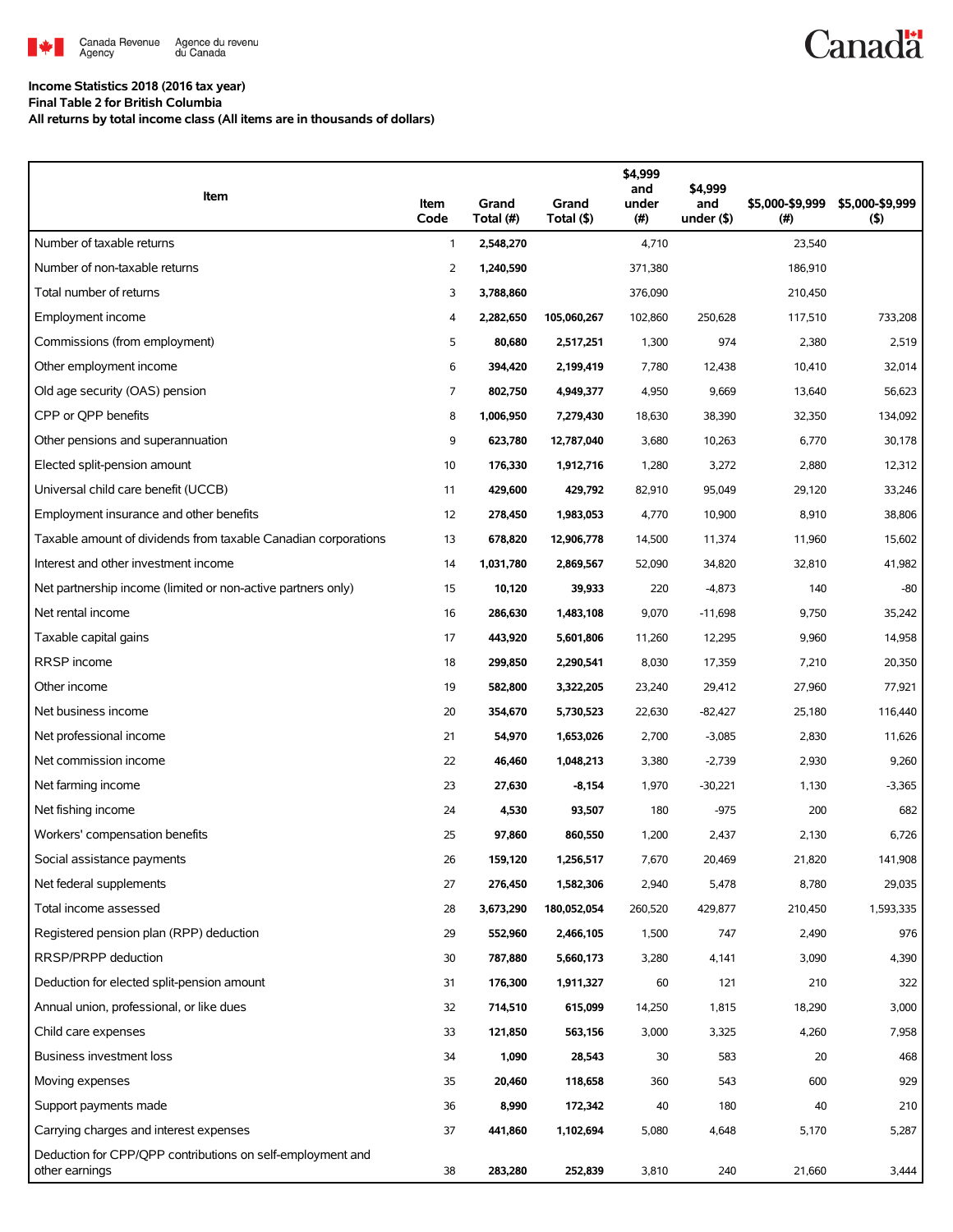

## **Income Statistics 2018 (2016 tax year)**

**Final Table 2 for British Columbia**

**All returns by total income class (All items are in thousands of dollars)**

| Item                                                                                          | Item<br>Code | Grand<br>Total (#) | Grand<br>Total (\$) | \$4,999<br>and<br>under<br>$(\#)$ | \$4,999<br>and<br>under $($ \$) | \$5,000-\$9,999<br>$($ # $)$ | \$5,000-\$9,999<br>$($ \$) |
|-----------------------------------------------------------------------------------------------|--------------|--------------------|---------------------|-----------------------------------|---------------------------------|------------------------------|----------------------------|
| Deduction for provincial parental insurance plan (PPIP) premiums<br>on self-employment income | 39           |                    |                     |                                   |                                 |                              |                            |
| Exploration and development expenses                                                          | 40           | 6,730              | 89,716              | 40                                | 118                             | 20                           | 14                         |
| Other employment expenses                                                                     | 41           | 116,780            | 553,924             | 480                               | 1,261                           | 650                          | 1,187                      |
| Clergy residence deduction                                                                    | 42           | 4,360              | 65,141              |                                   |                                 | 10                           | 30                         |
| Other deductions                                                                              | 43           | 128,810            | 320,265             | 4,310                             | 2,010                           | 4,190                        | 2,200                      |
| Total deductions before adjustments                                                           | 44           | 1,995,060          | 13,923,592          | 33,140                            | 20,187                          | 52,230                       | 30,624                     |
| Social benefits repayment                                                                     | 45           | 84,260             | 261,832             |                                   |                                 |                              |                            |
| Net income                                                                                    | 46           | 3,661,660          | 166,022,100         | 249,950                           | 535,257                         | 210,140                      | 1,564,402                  |
| Canadian Forces personnel and police deduction                                                | 47           | 260                | 5,142               |                                   |                                 |                              |                            |
| Security options deductions                                                                   | 48           | 4,750              | 239,117             | 10                                | 6                               |                              |                            |
| Other payments deduction                                                                      | 49           | 502,660            | 3,697,940           | 11,670                            | 28,385                          | 32,370                       | 177,669                    |
| Non-capital losses of other years                                                             | 50           | 7,690              | 88,555              | 90                                | 244                             | 50                           | 207                        |
| Net capital losses of other years                                                             | 51           | 93,090             | 382,285             | 460                               | 538                             | 470                          | 838                        |
| Capital gains deduction                                                                       | 52           | 6,230              | 577,678             | 60                                | 80                              | 50                           | 34                         |
| Northern residents deductions                                                                 | 53           | 34,070             | 123,837             | 380                               | 185                             | 420                          | 606                        |
| Additional deductions                                                                         | 54           | 32,460             | 129,924             | 690                               | 1,645                           | 830                          | 2,020                      |
| Farming/fishing losses of prior years                                                         | 55           | 1,230              | 12,985              |                                   |                                 |                              |                            |
| Total deductions from net income                                                              | 56           | 661,780            | 5,258,862           | 13,210                            | 31,088                          | 33,890                       | 181,513                    |
| Taxable income assessed                                                                       | 57           | 3,595,620          | 160,775,741         | 243,440                           | 507,738                         | 196,560                      | 1,383,944                  |
| Basic personal amount                                                                         | 58           | 3,788,670          | 43,294,917          | 375,970                           | 4,227,186                       | 210,430                      | 2,387,430                  |
| Age amount                                                                                    | 59           | 810,560            | 5,100,609           | 22,840                            | 158,908                         | 19,700                       | 138,900                    |
| Spouse or common-law partner amount                                                           | 60           | 284,620            | 2,211,283           | 19,550                            | 199,439                         | 12,420                       | 97,684                     |
| Amount for an eligible dependant                                                              | 61           | 106,270            | 1,128,583           | 7,620                             | 84,117                          | 5,020                        | 54,665                     |
| Family caregiver amount for children under 18 years of age                                    | 62           | 16,890             | 42,441              | 780                               | 2,149                           | 370                          | 929                        |
| Amount for infirm dependants age 18 or older                                                  | 63           | 2,890              | 12,972              | 60                                | 374                             | 40                           | 191                        |
| CPP or QPP contributions through employment                                                   | 64           | 2,153,960          | 3,472,740           | 77,830                            | 17,283                          | 102,020                      | 22,520                     |
| CPP or QPP contributions on self-employment and other earnings                                | 65           | 283,280            | 252,839             | 3,810                             | 240                             | 21,660                       | 3,444                      |
| Employment insurance premiums                                                                 | 66           | 2,026,880          | 1,276,067           | 65,100                            | 9,441                           | 104,370                      | 13,562                     |
| PPIP premiums paid                                                                            | 67           |                    |                     |                                   |                                 |                              |                            |
| PPIP premiums payable on employment income                                                    | 68           |                    |                     |                                   |                                 |                              |                            |
| PPIP premiums payable on self-employment income                                               | 69           |                    |                     |                                   |                                 |                              |                            |
| Volunteer firefighters' amount/search and rescue volunteers'<br>amount                        | 70           | 6,750              | 20,253              | 140                               | 414                             | 140                          | 426                        |
| Canada employment amount                                                                      | 71           | 2,464,900          | 2,754,113           | 108,520                           | 108,538                         | 122,020                      | 137,356                    |
| Public transit amount                                                                         | 72           | 234,770            | 174,190             | 16,010                            | 5,567                           | 13,080                       | 5,120                      |
| Children's arts amount                                                                        | 73           | 103,620            | 33,140              | 2,000                             | 503                             | 1,150                        | 295                        |
| Home accessibility expenses                                                                   | 74           | 3,740              | 16,902              |                                   |                                 |                              |                            |
| Home buyers' amount                                                                           | 75           | 23,410             | 105,094             | 250                               | 1,039                           | 160                          | 655                        |
| Pension income amount                                                                         | 76           | 710,950            | 1,364,867           | 4,510                             | 6,600                           | 8,860                        | 15,114                     |

**Canadä**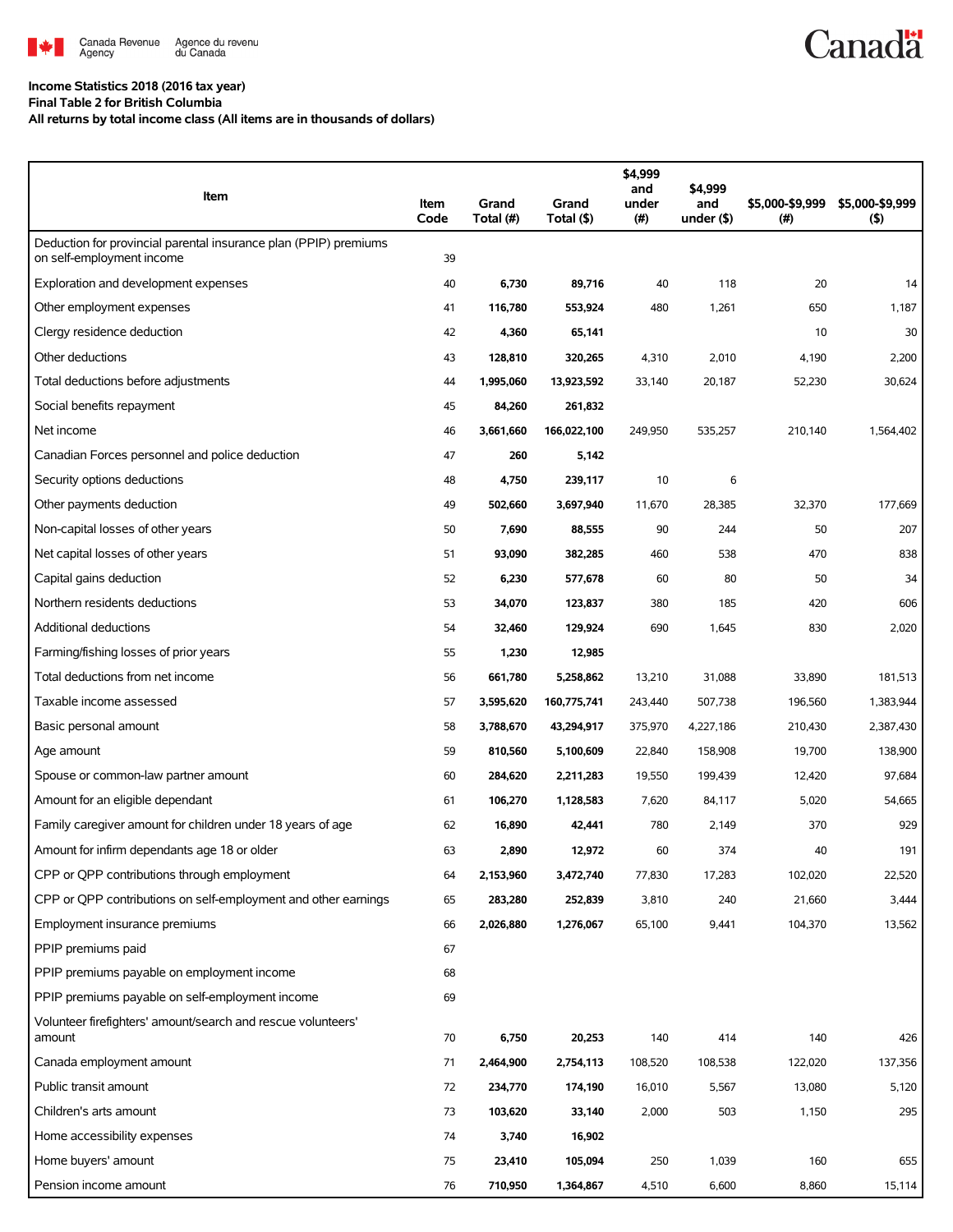

## **Income Statistics 2018 (2016 tax year)**

**Final Table 2 for British Columbia**

**All returns by total income class (All items are in thousands of dollars)**

| <b>Item</b>                                                       | Item<br>Code | Grand<br>Total (#) | Grand<br>Total (\$) | \$4,999<br>and<br>under<br>(#) | \$4.999<br>and<br>under $($ \$) | \$5,000-\$9,999<br>(#) | \$5,000-\$9,999<br>(5) |
|-------------------------------------------------------------------|--------------|--------------------|---------------------|--------------------------------|---------------------------------|------------------------|------------------------|
| Caregiver amount                                                  | 77           | 45,860             | 266,219             | 750                            | 3,982                           | 470                    | 2,404                  |
| Disability amount                                                 | 78           | 121,670            | 974,289             | 5,380                          | 44,952                          | 5,640                  | 45,398                 |
| Disability amount transferred from a dependant                    | 79           | 35,880             | 385,018             | 1,140                          | 13,519                          | 600                    | 6,839                  |
| Interest paid on student loans                                    | 80           | 66,850             | 46,384              | 400                            | 251                             | 330                    | 151                    |
| Tuition, education, and textbook amounts                          | 81           | 258,730            | 1,729,279           | 60                             | 64                              | 160                    | 331                    |
| Tuition, education, and textbook amounts transferred from a child | 82           | 72,890             | 359,185             | 70                             | 250                             | 50                     | 146                    |
| Amounts transferred from spouse or common-law partner             | 83           | 165,350            | 933,772             | 11,920                         | 77,362                          | 7,460                  | 45,741                 |
| Medical expenses                                                  | 84           | 518,130            | 1,645,855           | 15,050                         | 15,018                          | 12,780                 | 15,729                 |
| Total tax credits on personal amounts                             | 85           | 3,788,740          | 10,140,626          | 375,980                        | 746,594                         | 210,440                | 449,262                |
| Allowable charitable donations and government gifts               | 86           | 714,970            | 1,582,620           | 1,250                          | 403                             | 1,620                  | 822                    |
| Eligible cultural and ecological gifts                            | 87           | 850                | 7,833               |                                |                                 |                        |                        |
| Total tax credit on donations and gifts                           | 88           | 712,620            | 461,730             | 1,280                          | 120                             | 1,600                  | 214                    |
| Total federal non-refundable tax credits                          | 89           | 3,788,740          | 10,602,356          | 375,980                        | 746,714                         | 210,440                | 449,476                |
| Federal dividend tax credit                                       | 90           | 599,040            | 1,543,129           | 1,680                          | $\overline{4}$                  | 1,030                  | 8                      |
| Minimum tax carryover                                             | 91           | 6,530              | 19,187              |                                |                                 |                        |                        |
| Basic federal tax                                                 | 92           | 2,422,940          | 18,786,090          | 790                            | 580                             | 2,020                  | 656                    |
| Federal foreign tax credit                                        | 93           | 267,970            | 322,694             | 30                             | 3                               | 80                     | 18                     |
| Federal political contribution tax credit                         | 94           | 25,210             | 4,461               |                                |                                 |                        |                        |
| Investment tax credit                                             | 95           | 2,000              | 10,501              |                                |                                 |                        |                        |
| Labour-sponsored funds tax credit (federally registered)          | 96           | 10                 | 1                   |                                |                                 |                        |                        |
| Labour-sponsored funds tax credit (provincially registered)       | 97           | 20                 | 10                  |                                |                                 |                        |                        |
| Alternative minimum tax payable                                   | 98           | 6,480              | 38,316              |                                |                                 |                        |                        |
| Net federal tax                                                   | 99           | 2,414,000          | 18,459,496          | 800                            | 597                             | 1,990                  | 651                    |
| CPP contributions on self-employment                              | 100          | 283,280            | 505,678             | 3,810                          | 481                             | 21,660                 | 6,889                  |
| Social Benefits repayment                                         | 101          | 84,260             | 261,832             |                                |                                 |                        |                        |
| Working income tax benefit (WITB)                                 | 102          | 214,370            | 173,841             | 6,890                          | 5,342                           | 36,030                 | 23,176                 |
| Children's fitness tax credit                                     | 103          | 215,600            | 18,883              | 4,220                          | 331                             | 2,790                  | 207                    |
| Eligible educator school supply tax credit                        | 104          | 6,220              | 422                 | 70                             | 4                               | 70                     | 4                      |
| Net provincial or territorial tax                                 | 105          | 2,279,090          | 8,041,640           | 620                            | 199                             | 1,220                  | 194                    |
| Total tax payable                                                 | 106          | 2,548,270          | 27,269,263          | 4,710                          | 1,278                           | 23,540                 | 7,745                  |

**Canadä**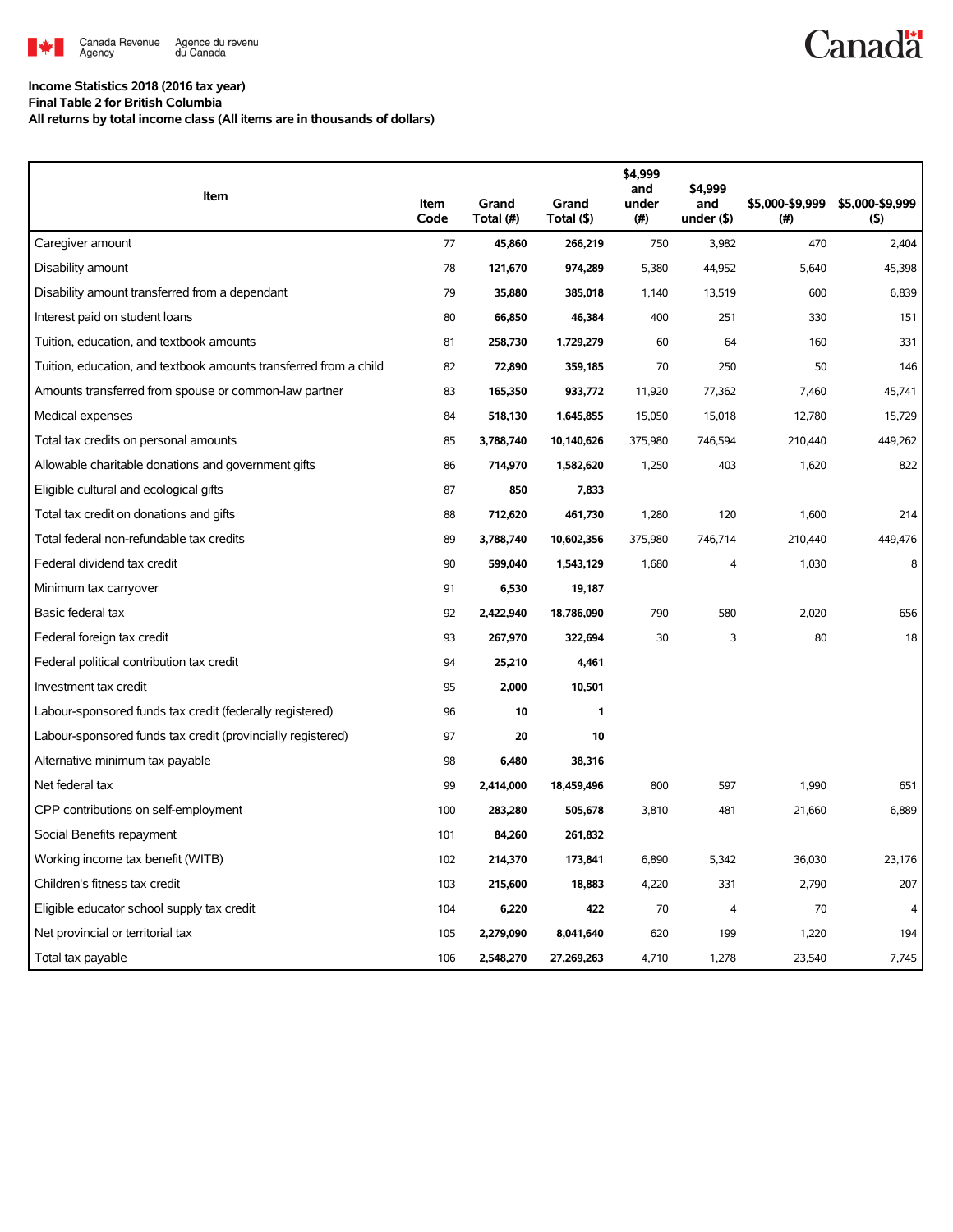| Item                                                                                             | Item<br>Code   | \$10,000-\$14,999<br>(#) | \$10,000-\$14,999<br>(5) | \$15,000-\$19,999<br>(# ) | \$15,000-\$19,999<br>(5) | \$20,000-\$24,999<br>(#) | \$20,000-\$24,999<br>(5) |
|--------------------------------------------------------------------------------------------------|----------------|--------------------------|--------------------------|---------------------------|--------------------------|--------------------------|--------------------------|
| Number of taxable returns                                                                        | $\mathbf{1}$   | 64,360                   |                          | 113,870                   |                          | 165,050                  |                          |
| Number of non-taxable returns                                                                    | 2              | 266,050                  |                          | 215,540                   |                          | 114,910                  |                          |
| Total number of returns                                                                          | 3              | 330,400                  |                          | 329,410                   |                          | 279,960                  |                          |
| Employment income                                                                                | 4              | 141,300                  | 1,358,607                | 139,430                   | 1,884,199                | 139,300                  | 2,479,794                |
| Commissions (from employment)                                                                    | 5              | 3,400                    | 5,140                    | 4,030                     | 9,335                    | 4,390                    | 14,878                   |
| Other employment income                                                                          | 6              | 15,760                   | 61,602                   | 17,320                    | 71,197                   | 21,460                   | 91,260                   |
| Old age security (OAS) pension                                                                   | $\overline{7}$ | 67,130                   | 300,956                  | 139,130                   | 798,406                  | 106,810                  | 697,301                  |
| CPP or QPP benefits                                                                              | 8              | 88,440                   | 389,277                  | 141,960                   | 710,739                  | 120,310                  | 892,364                  |
| Other pensions and superannuation                                                                | 9              | 14,610                   | 55,537                   | 38,010                    | 138,568                  | 72,000                   | 390,526                  |
| Elected split-pension amount                                                                     | 10             | 6,850                    | 37,890                   | 14,010                    | 97,983                   | 25,430                   | 198,279                  |
| Universal child care benefit (UCCB)                                                              | 11             | 35,800                   | 36,829                   | 34,810                    | 35,686                   | 29,530                   | 29,127                   |
| Employment insurance and other<br>benefits                                                       | 12             | 19,080                   | 105,059                  | 24,430                    | 164,531                  | 26,670                   | 206,455                  |
| Taxable amount of dividends from<br>taxable Canadian corporations                                | 13             | 19,780                   | 28,763                   | 29,420                    | 51,308                   | 37,430                   | 83,297                   |
| Interest and other investment income                                                             | 14             | 51,390                   | 63,341                   | 69,970                    | 89,793                   | 77,040                   | 115,734                  |
| Net partnership income (limited or<br>non-active partners only)                                  | 15             | 170                      | $-106$                   | 250                       | $-121$                   | 260                      | $-182$                   |
| Net rental income                                                                                | 16             | 12,430                   | 55,155                   | 13,740                    | 62,690                   | 14,630                   | 68,409                   |
| Taxable capital gains                                                                            | 17             | 14,640                   | 23,728                   | 21,090                    | 35,800                   | 26,920                   | 49,797                   |
| <b>RRSP</b> income                                                                               | 18             | 12,230                   | 46,220                   | 14,930                    | 60,518                   | 17,900                   | 81,341                   |
| Other income                                                                                     | 19             | 34,890                   | 107,338                  | 36,710                    | 103,998                  | 37,970                   | 105,683                  |
| Net business income                                                                              | 20             | 38,020                   | 299,439                  | 33,980                    | 325,970                  | 30,440                   | 351,881                  |
| Net professional income                                                                          | 21             | 3,900                    | 25,637                   | 3,580                     | 29,545                   | 3,250                    | 32,158                   |
| Net commission income                                                                            | 22             | 3,810                    | 21,118                   | 3,560                     | 23,516                   | 3,410                    | 26,215                   |
| Net farming income                                                                               | 23             | 1,630                    | $-1,874$                 | 1,770                     | $-2,152$                 | 1,780                    | $-1,560$                 |
| Net fishing income                                                                               | 24             | 340                      | 1,768                    | 490                       | 3,860                    | 520                      | 5,339                    |
| Workers' compensation benefits                                                                   | 25             | 3,940                    | 16,479                   | 5,420                     | 23,813                   | 7,150                    | 39,376                   |
| Social assistance payments                                                                       | 26             | 76,720                   | 699,693                  | 32,840                    | 224,223                  | 9,570                    | 86,420                   |
| Net federal supplements                                                                          | 27             | 54,280                   | 367,560                  | 114,420                   | 839,748                  | 62,980                   | 218,480                  |
| Total income assessed                                                                            | 28             | 330,400                  | 4,110,365                | 329,410                   | 5,790,582                | 279,960                  | 6,272,457                |
| Registered pension plan (RPP)<br>deduction                                                       | 29             | 4,130                    | 2,354                    | 6,410                     | 4,678                    | 9,660                    | 9,014                    |
| RRSP/PRPP deduction                                                                              | 30             | 6,840                    | 9,727                    | 12,850                    | 21,762                   | 18,890                   | 38,567                   |
| Deduction for elected split-pension<br>amount                                                    | 31             | 460                      | 670                      | 1,260                     | 2,056                    | 4,410                    | 8,177                    |
| Annual union, professional, or like<br>dues                                                      | 32             | 22,360                   | 4,731                    | 24,530                    | 6,280                    | 27,150                   | 8,387                    |
| Child care expenses                                                                              | 33             | 5,460                    | 13,366                   | 6,440                     | 17,450                   | 7,420                    | 23,592                   |
| Business investment loss                                                                         | 34             | 40                       | 672                      | 40                        | 647                      | 60                       | 1,418                    |
| Moving expenses                                                                                  | 35             | 920                      | 1,634                    | 1,270                     | 2,342                    | 1,310                    | 3,127                    |
| Support payments made                                                                            | 36             | 60                       | 225                      | 90                        | 272                      | 140                      | 496                      |
| Carrying charges and interest<br>expenses                                                        | 37             | 9,460                    | 8,624                    | 16,110                    | 14,659                   | 23,010                   | 18,916                   |
| Deduction for CPP/QPP contributions<br>on self-employment and other earnings                     | 38             | 35,690                   | 12,007                   | 31,250                    | 14,772                   | 27,370                   | 16,785                   |
| Deduction for provincial parental<br>insurance plan (PPIP) premiums on<br>self-employment income | 39             |                          |                          |                           |                          |                          |                          |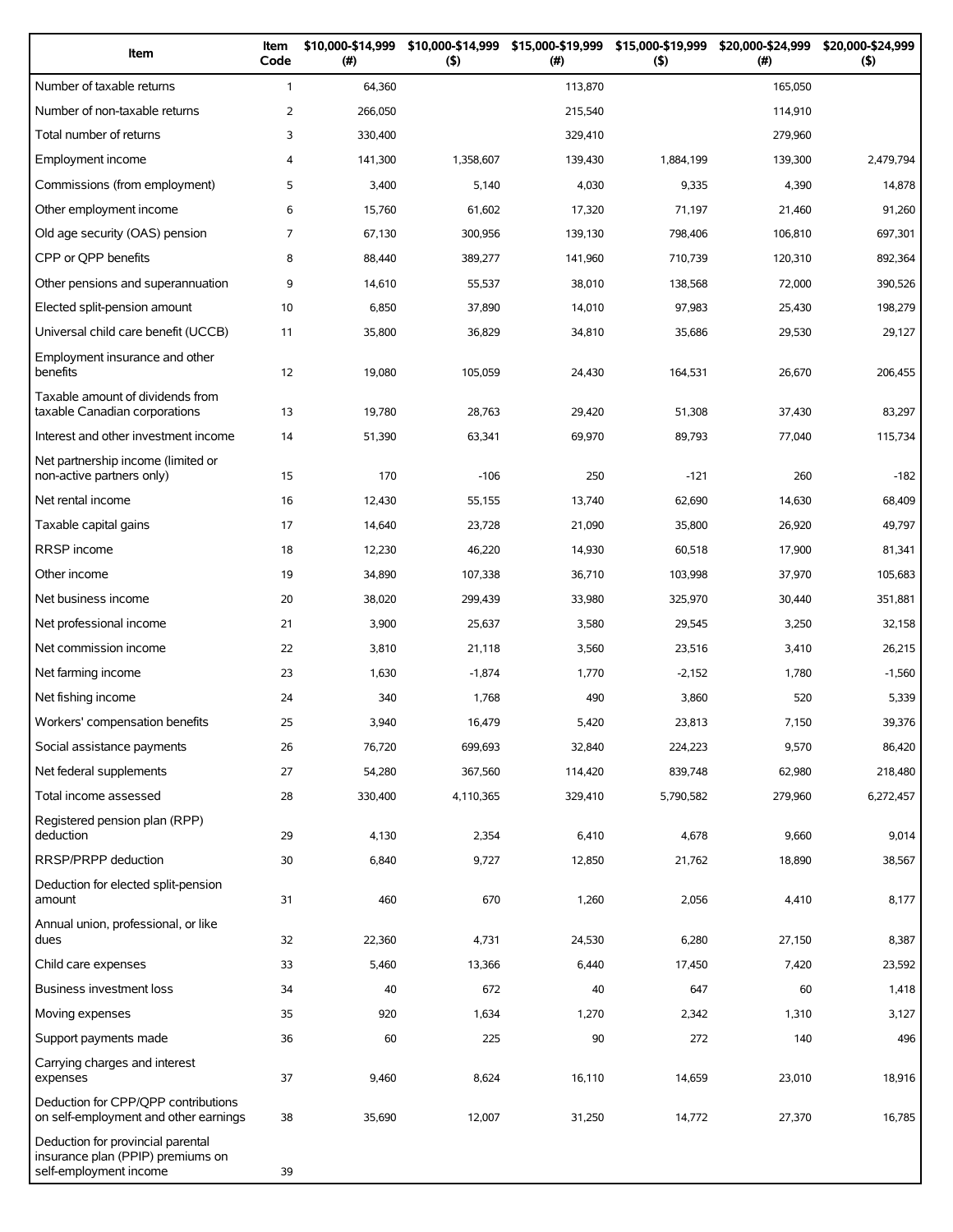| Item                                                                   | Item<br>Code | \$10,000-\$14,999<br>(#) | \$10,000-\$14,999<br>(5) | \$15,000-\$19,999<br>(#) | \$15,000-\$19,999<br>(5) | \$20,000-\$24,999<br>(#) | \$20,000-\$24,999<br>(5) |
|------------------------------------------------------------------------|--------------|--------------------------|--------------------------|--------------------------|--------------------------|--------------------------|--------------------------|
| Exploration and development<br>expenses                                | 40           | 40                       | 37                       | 70                       | 91                       | 120                      | 142                      |
| Other employment expenses                                              | 41           | 1,140                    | 2,398                    | 1,790                    | 3,660                    | 2,690                    | 5,827                    |
| Clergy residence deduction                                             | 42           | 40                       | 173                      | 60                       | 327                      | 110                      | 699                      |
| Other deductions                                                       | 43           | 6,890                    | 4,408                    | 9,010                    | 5,513                    | 10,810                   | 5,914                    |
| Total deductions before adjustments                                    | 44           | 78,620                   | 61,308                   | 88,530                   | 94,818                   | 101,170                  | 141,341                  |
| Social benefits repayment                                              | 45           |                          |                          |                          |                          |                          |                          |
| Net income                                                             | 46           | 330,190                  | 4,051,143                | 329,290                  | 5,697,890                | 279,870                  | 6,132,547                |
| Canadian Forces personnel and<br>police deduction                      | 47           |                          |                          |                          |                          |                          |                          |
| Security options deductions                                            | 48           |                          |                          | 30                       | 45                       | 30                       | 121                      |
| Other payments deduction                                               | 49           | 125,920                  | 1,083,732                | 137,340                  | 1,087,786                | 76,800                   | 344,277                  |
| Non-capital losses of other years                                      | 50           | 550                      | 922                      | 870                      | 2,489                    | 950                      | 3,711                    |
| Net capital losses of other years                                      | 51           | 1,060                    | 1,726                    | 1,960                    | 3,084                    | 3,370                    | 4,460                    |
| Capital gains deduction                                                | 52           | 60                       | 62                       | 70                       | 154                      | 110                      | 372                      |
| Northern residents deductions                                          | 53           | 800                      | 1,722                    | 1,300                    | 3,482                    | 1,750                    | 5,277                    |
| <b>Additional deductions</b>                                           | 54           | 1,670                    | 3,441                    | 2,660                    | 6,051                    | 4,320                    | 9,735                    |
| Farming/fishing losses of prior years                                  | 55           |                          |                          | 80                       | 241                      | 80                       | 332                      |
| Total deductions from net income                                       | 56           | 128,960                  | 1,091,689                | 141,880                  | 1,103,345                | 83,640                   | 368,295                  |
| Taxable income assessed                                                | 57           | 289,000                  | 2,960,670                | 326,550                  | 4,595,494                | 279,310                  | 5,764,613                |
| Basic personal amount                                                  | 58           | 330,390                  | 3,773,908                | 329,410                  | 3,769,278                | 279,950                  | 3,205,043                |
| Age amount                                                             | 59           | 72,600                   | 516,452                  | 142,450                  | 1,014,464                | 109,320                  | 778,592                  |
| Spouse or common-law partner<br>amount                                 | 60           | 19,320                   | 131,017                  | 22,820                   | 164,651                  | 22,210                   | 156,734                  |
| Amount for an eligible dependant                                       | 61           | 10,640                   | 116.696                  | 11,900                   | 130,193                  | 8,240                    | 88,496                   |
| Family caregiver amount for children<br>under 18 years of age          | 62           | 830                      | 2,119                    | 950                      | 2,437                    | 810                      | 2,112                    |
| Amount for infirm dependants age 18<br>or older                        | 63           | 80                       | 439                      | 120                      | 574                      | 150                      | 680                      |
| CPP or OPP contributions through<br>employment                         | 64           | 130,340                  | 47,769                   | 133,060                  | 72,648                   | 133,450                  | 100,921                  |
| CPP or OPP contributions on<br>self-employment and other earnings      | 65           | 35,690                   | 12,007                   | 31,250                   | 14,772                   | 27,370                   | 16,785                   |
| Employment insurance premiums                                          | 66           | 122,370                  | 24,166                   | 126,230                  | 33,735                   | 127,020                  | 44,094                   |
| PPIP premiums paid                                                     | 67           |                          |                          |                          |                          |                          |                          |
| PPIP premiums payable on<br>employment income                          | 68           |                          |                          |                          |                          |                          |                          |
| PPIP premiums payable on<br>self-employment income                     | 69           |                          |                          |                          |                          |                          |                          |
| Volunteer firefighters' amount/search<br>and rescue volunteers' amount | 70           | 190                      | 555                      | 240                      | 729                      | 290                      | 867                      |
| Canada employment amount                                               | 71           | 147,230                  | 164,744                  | 145,950                  | 164,952                  | 150,860                  | 168,696                  |
| Public transit amount                                                  | 72           | 16,710                   | 7,427                    | 18,070                   | 8,660                    | 17,240                   | 10,569                   |
| Children's arts amount                                                 | 73           | 1,950                    | 530                      | 2,520                    | 733                      | 3,300                    | 980                      |
| Home accessibility expenses                                            | 74           | 60                       | 290                      | 130                      | 538                      | 210                      | 717                      |
| Home buyers' amount                                                    | 75           | 320                      | 1,301                    | 520                      | 2,180                    | 710                      | 2,993                    |
| Pension income amount                                                  | 76           | 19,870                   | 31,969                   | 47,800                   | 80,228                   | 86,070                   | 161,393                  |
| Caregiver amount                                                       | 77           | 830                      | 4,067                    | 1,400                    | 6,973                    | 1,970                    | 10,224                   |
| Disability amount                                                      | 78           | 17,530                   | 139,940                  | 13,710                   | 109,364                  | 13,410                   | 106,740                  |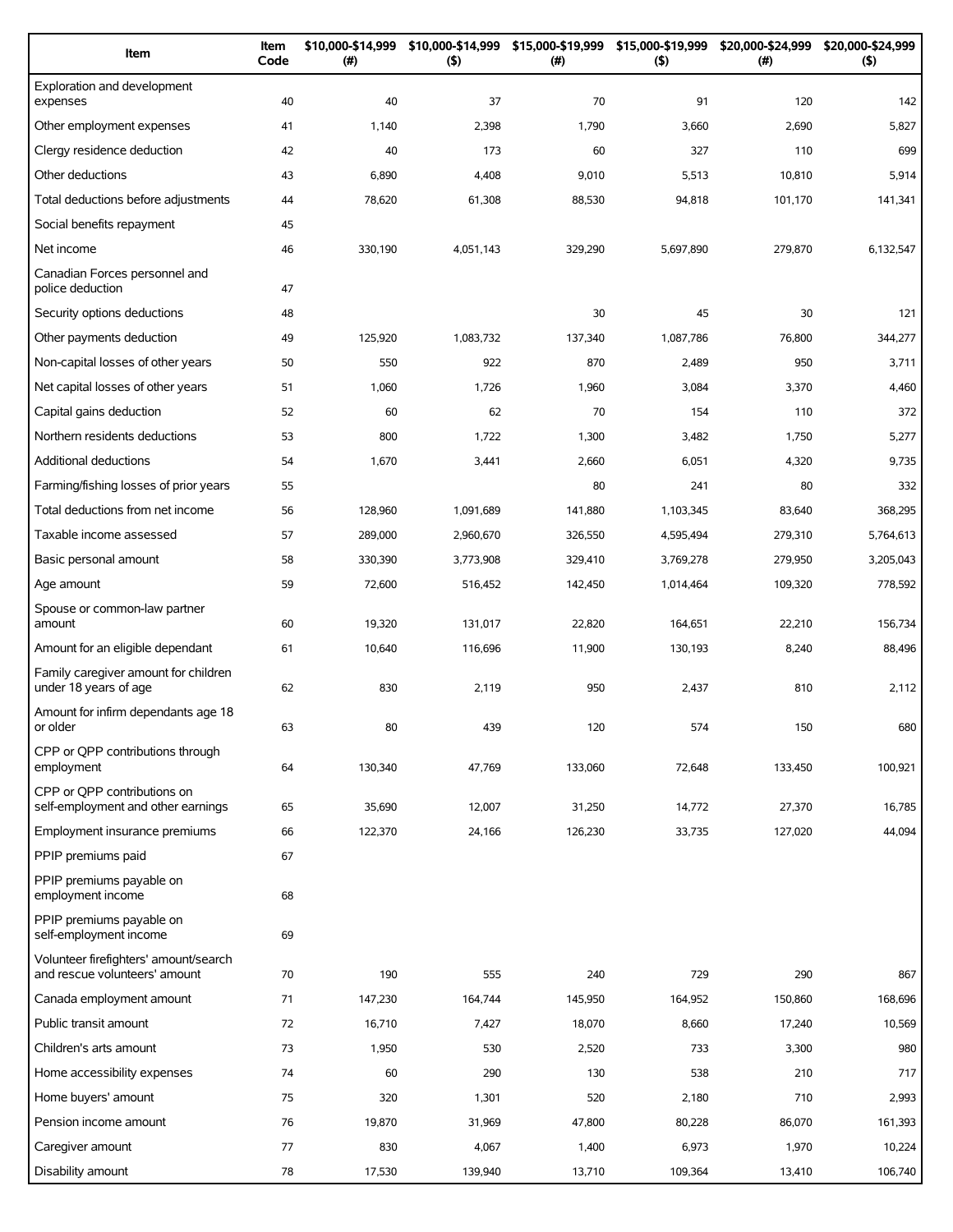| Item                                                                 | Item<br>Code | \$10,000-\$14,999<br>(#) | (5)            | \$10,000-\$14,999 \$15,000-\$19,999<br>(# ) | \$15,000-\$19,999<br>(5) | \$20,000-\$24,999<br>(#) | \$20,000-\$24,999<br>(5) |
|----------------------------------------------------------------------|--------------|--------------------------|----------------|---------------------------------------------|--------------------------|--------------------------|--------------------------|
| Disability amount transferred from a<br>dependant                    | 79           | 1,070                    | 12,564         | 1,390                                       | 15,970                   | 1,460                    | 14,877                   |
| Interest paid on student loans                                       | 80           | 960                      | 406            | 2,490                                       | 1,312                    | 3,650                    | 2,133                    |
| Tuition, education, and textbook<br>amounts                          | 81           | 16,990                   | 14,487         | 42,640                                      | 139,337                  | 34,590                   | 207,065                  |
| Tuition, education, and textbook<br>amounts transferred from a child | 82           | 280                      | 584            | 910                                         | 3,179                    | 1,730                    | 7,444                    |
| Amounts transferred from spouse or<br>common-law partner             | 83           | 33,560                   | 211.912        | 24,710                                      | 140,494                  | 17,990                   | 99,531                   |
| Medical expenses                                                     | 84           | 23,590                   | 33,535         | 36,450                                      | 66,991                   | 57,080                   | 119,832                  |
| Total tax credits on personal amounts                                | 85           | 330,400                  | 787,339        | 329,410                                     | 891,665                  | 279,960                  | 796,139                  |
| Allowable charitable donations and<br>government gifts               | 86           | 5,600                    | 2,838          | 13,780                                      | 9,328                    | 27,760                   | 20,144                   |
| Eligible cultural and ecological gifts                               | 87           | 30                       | $\overline{7}$ | 50                                          | 21                       |                          |                          |
| Total tax credit on donations and gifts                              | 88           | 5,580                    | 728            | 13,650                                      | 2,461                    | 27,530                   | 5,447                    |
| Total federal non-refundable tax<br>credits                          | 89           | 330,400                  | 788,067        | 329,410                                     | 894,126                  | 279,960                  | 801,586                  |
| Federal dividend tax credit                                          | 90           | 5,740                    | 404            | 12,030                                      | 2,135                    | 24,080                   | 5,591                    |
| Minimum tax carryover                                                | 91           |                          |                | 80                                          | 40                       | 180                      | 125                      |
| Basic federal tax                                                    | 92           | 37,680                   | 6,819          | 101,450                                     | 53,911                   | 155,320                  | 133,733                  |
| Federal foreign tax credit                                           | 93           | 1,190                    | 72             | 3,860                                       | 303                      | 8,510                    | 733                      |
| Federal political contribution tax credit                            | 94           | 60                       | 4              | 210                                         | 24                       | 660                      | 67                       |
| Investment tax credit                                                | 95           |                          |                |                                             |                          |                          |                          |
| Labour-sponsored funds tax credit<br>(federally registered)          | 96           |                          |                |                                             |                          |                          |                          |
| Labour-sponsored funds tax credit<br>(provincially registered)       | 97           |                          |                |                                             |                          |                          |                          |
| Alternative minimum tax payable                                      | 98           |                          |                |                                             |                          |                          |                          |
| Net federal tax                                                      | 99           | 37,190                   | 6,790          | 100,790                                     | 53,625                   | 154,280                  | 133,000                  |
| CPP contributions on<br>self-employment                              | 100          | 35,690                   | 24,014         | 31,250                                      | 29,544                   | 27,370                   | 33,569                   |
| Social Benefits repayment                                            | 101          |                          |                |                                             |                          |                          |                          |
| Working income tax benefit (WITB)                                    | 102          | 65,260                   | 72,393         | 68,370                                      | 48,223                   | 22,350                   | 16,620                   |
| Children's fitness tax credit                                        | 103          | 4,390                    | 325            | 5,520                                       | 425                      | 6,570                    | 496                      |
| Eligible educator school supply tax<br>credit                        | 104          | 80                       | 4              | 150                                         | 8                        | 150                      | 8                        |
| Net provincial or territorial tax                                    | 105          | 1,770                    | 461            | 8,210                                       | 861                      | 121,170                  | 22,222                   |
| Total tax payable                                                    | 106          | 64,360                   | 31,288         | 113,870                                     | 84,066                   | 165,050                  | 188,827                  |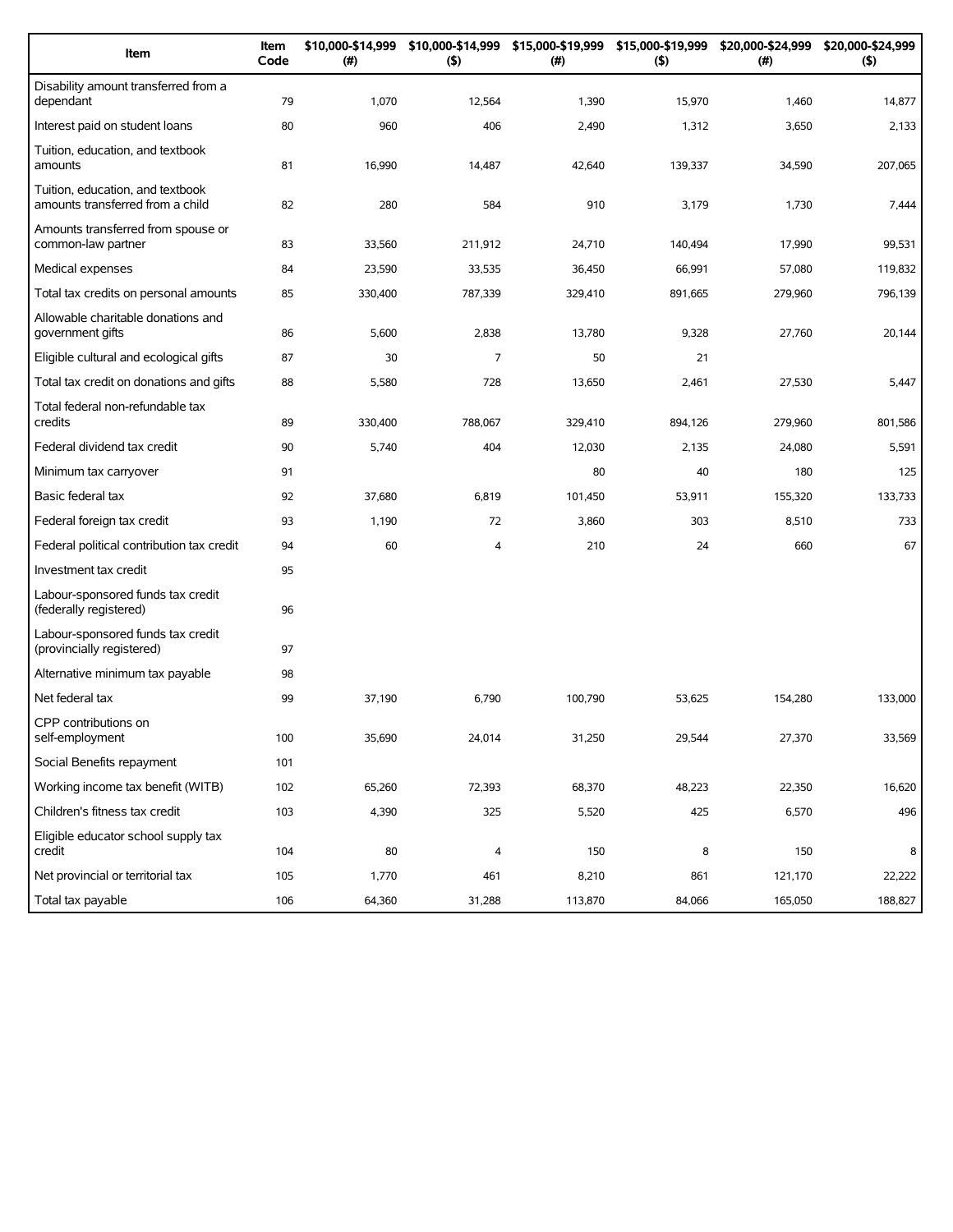| Item                                                                                             | Item<br>Code   | \$25,000-\$29,999<br>(#) | \$25,000-\$29,999<br>(5) | \$30,000-\$34,999<br>(# ) | \$30,000-\$34,999<br>(5) | \$35,000-\$39,999<br>$(\#)$ | \$35,000-\$39,999<br>(5) |
|--------------------------------------------------------------------------------------------------|----------------|--------------------------|--------------------------|---------------------------|--------------------------|-----------------------------|--------------------------|
| Number of taxable returns                                                                        | $\mathbf{1}$   | 186,490                  |                          | 190,380                   |                          | 198,960                     |                          |
| Number of non-taxable returns                                                                    | 2              | 39,110                   |                          | 16,870                    |                          | 9,390                       |                          |
| Total number of returns                                                                          | 3              | 225,600                  |                          | 207,250                   |                          | 208,350                     |                          |
| Employment income                                                                                | 4              | 133,810                  | 2,962,500                | 134,260                   | 3,581,640                | 133,860                     | 4,190,363                |
| Commissions (from employment)                                                                    | 5              | 4,610                    | 21,130                   | 4,670                     | 26,820                   | 4,600                       | 32,132                   |
| Other employment income                                                                          | 6              | 25,140                   | 110,223                  | 26,900                    | 120,768                  | 28,980                      | 111,358                  |
| Old age security (OAS) pension                                                                   | $\overline{7}$ | 67,240                   | 438,600                  | 55,690                    | 365,462                  | 58,580                      | 385,715                  |
| CPP or QPP benefits                                                                              | 8              | 80,020                   | 624,041                  | 68,190                    | 557,659                  | 71,160                      | 584,836                  |
| Other pensions and superannuation                                                                | 9              | 58,200                   | 535,179                  | 52,000                    | 666,147                  | 57,300                      | 891,205                  |
| Elected split-pension amount                                                                     | 10             | 15,740                   | 147,814                  | 11,710                    | 136,961                  | 20,890                      | 246,282                  |
| Universal child care benefit (UCCB)                                                              | 11             | 27,430                   | 26,282                   | 25,760                    | 24,197                   | 24,050                      | 21,841                   |
| Employment insurance and other<br>benefits                                                       | 12             | 27,780                   | 238,287                  | 27,560                    | 223,968                  | 25,320                      | 196,863                  |
| Taxable amount of dividends from<br>taxable Canadian corporations                                | 13             | 35,260                   | 122,606                  | 33,310                    | 133,344                  | 39,010                      | 215,257                  |
| Interest and other investment income                                                             | 14             | 62,360                   | 109,150                  | 57,050                    | 103,091                  | 61,610                      | 111,471                  |
| Net partnership income (limited or<br>non-active partners only)                                  | 15             | 250                      | $-196$                   | 290                       | 186                      | 300                         | $-84$                    |
| Net rental income                                                                                | 16             | 13,750                   | 63,283                   | 13,190                    | 60,533                   | 14,020                      | 61,378                   |
| Taxable capital gains                                                                            | 17             | 24,900                   | 58,402                   | 23,160                    | 63,356                   | 25,710                      | 71,447                   |
| RRSP income                                                                                      | 18             | 17,380                   | 89,740                   | 17,430                    | 92,632                   | 19,420                      | 115,793                  |
| Other income                                                                                     | 19             | 33,250                   | 92,741                   | 31,110                    | 88,302                   | 32,890                      | 93,858                   |
| Net business income                                                                              | 20             | 24,880                   | 338,051                  | 20,860                    | 309,516                  | 19,680                      | 312,539                  |
| Net professional income                                                                          | 21             | 2,800                    | 32,768                   | 2,440                     | 30,820                   | 2,400                       | 32,782                   |
| Net commission income                                                                            | 22             | 2,980                    | 26,676                   | 2,640                     | 28,302                   | 2,450                       | 28,634                   |
| Net farming income                                                                               | 23             | 1,610                    | $-1,685$                 | 1,490                     | $-1,266$                 | 1,460                       | 727                      |
| Net fishing income                                                                               | 24             | 520                      | 6,792                    | 350                       | 5,803                    | 250                         | 4,026                    |
| Workers' compensation benefits                                                                   | 25             | 7,410                    | 48,833                   | 7,690                     | 56,506                   | 7,850                       | 63,282                   |
| Social assistance payments                                                                       | 26             | 4,200                    | 35,022                   | 2,240                     | 18,472                   | 1,290                       | 10,315                   |
| Net federal supplements                                                                          | 27             | 15,390                   | 56,442                   | 6,530                     | 25,832                   | 3,800                       | 14,298                   |
| Total income assessed                                                                            | 28             | 225,600                  | 6,192,201                | 207,250                   | 6,729,467                | 208,350                     | 7,806,282                |
| Registered pension plan (RPP)<br>deduction                                                       | 29             | 13,780                   | 16,921                   | 19,170                    | 30,175                   | 27,050                      | 53,376                   |
| RRSP/PRPP deduction                                                                              | 30             | 25,110                   | 57,750                   | 31,800                    | 79,525                   | 38,120                      | 103,191                  |
| Deduction for elected split-pension<br>amount                                                    | 31             | 11,650                   | 39,311                   | 13,980                    | 75,791                   | 14,750                      | 89,994                   |
| Annual union, professional, or like<br>dues                                                      | 32             | 30,540                   | 11,484                   | 35,280                    | 15,770                   | 40,920                      | 21,723                   |
| Child care expenses                                                                              | 33             | 8,170                    | 28,732                   | 8,910                     | 34,320                   | 8,960                       | 39,164                   |
| Business investment loss                                                                         | 34             | 60                       | 1,044                    | 60                        | 1,417                    | 60                          | 1,108                    |
| Moving expenses                                                                                  | 35             | 1,400                    | 3,375                    | 1,430                     | 4,233                    | 1,260                       | 4,379                    |
| Support payments made                                                                            | 36             | 160                      | 749                      | 200                       | 1,169                    | 220                         | 1,306                    |
| Carrying charges and interest<br>expenses                                                        | 37             | 23,070                   | 23,865                   | 22,940                    | 26,562                   | 26,020                      | 29,031                   |
| Deduction for CPP/QPP contributions<br>on self-employment and other earnings                     | 38             | 22,860                   | 16,965                   | 18,960                    | 16,094                   | 17,370                      | 16,409                   |
| Deduction for provincial parental<br>insurance plan (PPIP) premiums on<br>self-employment income | 39             |                          |                          |                           |                          |                             |                          |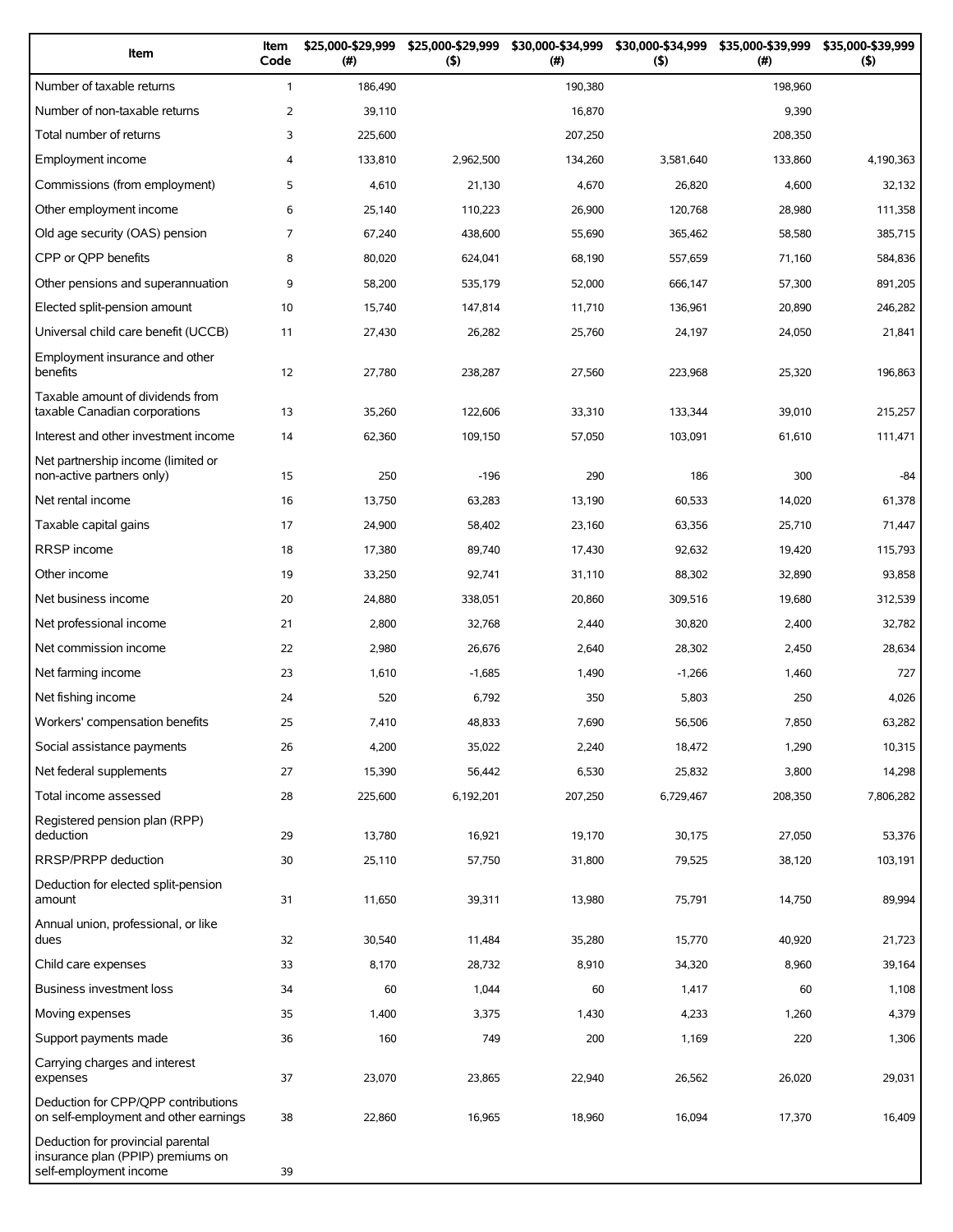| Item                                                                   | Item<br>Code | \$25,000-\$29,999<br>(#) | \$25,000-\$29,999<br>(5) | \$30,000-\$34,999<br>(#) | \$30,000-\$34,999<br>(5) | \$35,000-\$39,999<br>$(\#)$ | \$35,000-\$39,999<br>(5) |
|------------------------------------------------------------------------|--------------|--------------------------|--------------------------|--------------------------|--------------------------|-----------------------------|--------------------------|
| Exploration and development<br>expenses                                | 40           | 120                      | 114                      | 140                      | 622                      | 190                         | 258                      |
| Other employment expenses                                              | 41           | 3,480                    | 11,349                   | 4,310                    | 10,932                   | 4,830                       | 13,388                   |
| Clergy residence deduction                                             | 42           | 140                      | 1,123                    | 210                      | 1,625                    | 270                         | 2,528                    |
| Other deductions                                                       | 43           | 10,520                   | 5,998                    | 10,250                   | 11,327                   | 10,530                      | 6,647                    |
| Total deductions before adjustments                                    | 44           | 108,050                  | 219,002                  | 113,140                  | 309,745                  | 122,510                     | 382,681                  |
| Social benefits repayment                                              | 45           |                          |                          |                          |                          |                             |                          |
| Net income                                                             | 46           | 225,520                  | 5,977,239                | 207,210                  | 6,426,444                | 208,310                     | 7,424,541                |
| Canadian Forces personnel and<br>police deduction                      | 47           |                          |                          |                          |                          |                             |                          |
| Security options deductions                                            | 48           | 30                       | 74                       | 40                       | 66                       | 50                          | 89                       |
| Other payments deduction                                               | 49           | 25,900                   | 140,298                  | 15,940                   | 100,811                  | 12,620                      | 87,895                   |
| Non-capital losses of other years                                      | 50           | 780                      | 3,932                    | 660                      | 4,630                    | 540                         | 4,054                    |
| Net capital losses of other years                                      | 51           | 4,060                    | 6,111                    | 4,270                    | 7,593                    | 5,050                       | 8,645                    |
| Capital gains deduction                                                | 52           | 120                      | 582                      | 130                      | 957                      | 170                         | 1,243                    |
| Northern residents deductions                                          | 53           | 1,740                    | 5,471                    | 1,750                    | 5,655                    | 1,880                       | 6,234                    |
| <b>Additional deductions</b>                                           | 54           | 3,550                    | 9,859                    | 2,670                    | 7,854                    | 2,500                       | 7,261                    |
| Farming/fishing losses of prior years                                  | 55           | 100                      | 639                      | 90                       | 585                      | 90                          | 739                      |
| Total deductions from net income                                       | 56           | 34,200                   | 167,011                  | 24,320                   | 128,152                  | 21,960                      | 116,176                  |
| Taxable income assessed                                                | 57           | 225,240                  | 5,810,491                | 206,990                  | 6,298,860                | 208,110                     | 7,308,516                |
| Basic personal amount                                                  | 58           | 225,590                  | 2,583,725                | 207,250                  | 2,374,152                | 208,340                     | 2,387,824                |
| Age amount                                                             | 59           | 69,220                   | 493,057                  | 57,350                   | 408,473                  | 60,230                      | 418,960                  |
| Spouse or common-law partner<br>amount                                 | 60           | 18,010                   | 130,224                  | 15,130                   | 113,388                  | 13,450                      | 101,384                  |
| Amount for an eligible dependant                                       | 61           | 7,550                    | 80,460                   | 6,970                    | 73,600                   | 6,440                       | 67,551                   |
| Family caregiver amount for children<br>under 18 years of age          | 62           | 780                      | 2,002                    | 820                      | 2,110                    | 870                         | 2,168                    |
| Amount for infirm dependants age 18<br>or older                        | 63           | 180                      | 1,071                    | 180                      | 691                      | 170                         | 771                      |
| CPP or QPP contributions through<br>employment                         | 64           | 127,990                  | 124,826                  | 128,420                  | 154,540                  | 128,260                     | 183,955                  |
| CPP or OPP contributions on<br>self-employment and other earnings      | 65           | 22,860                   | 16,965                   | 18,960                   | 16,094                   | 17,370                      | 16,409                   |
| Employment insurance premiums                                          | 66           | 123,130                  | 52,947                   | 123,430                  | 63,558                   | 123,140                     | 73,906                   |
| PPIP premiums paid                                                     | 67           |                          |                          |                          |                          |                             |                          |
| PPIP premiums payable on<br>employment income                          | 68           |                          |                          |                          |                          |                             |                          |
| PPIP premiums payable on<br>self-employment income                     | 69           |                          |                          |                          |                          |                             |                          |
| Volunteer firefighters' amount/search<br>and rescue volunteers' amount | 70           | 320                      | 969                      | 310                      | 927                      | 360                         | 1,068                    |
| Canada employment amount                                               | 71           | 148,900                  | 164,947                  | 150,210                  | 166,452                  | 152,180                     | 167,765                  |
| Public transit amount                                                  | 72           | 16,070                   | 11,726                   | 15,390                   | 12,401                   | 14,290                      | 12,185                   |
| Children's arts amount                                                 | 73           | 3,530                    | 1,081                    | 3,960                    | 1,201                    | 4,270                       | 1,288                    |
| Home accessibility expenses                                            | 74           | 260                      | 1,045                    | 280                      | 1,053                    | 330                         | 1,445                    |
| Home buyers' amount                                                    | 75           | 970                      | 4,162                    | 1,280                    | 5,492                    | 1,460                       | 6,363                    |
| Pension income amount                                                  | 76           | 66,130                   | 129,252                  | 57,560                   | 113,075                  | 64,190                      | 126,707                  |
| Caregiver amount                                                       | 77           | 2,530                    | 13,622                   | 2,950                    | 16,353                   | 3,240                       | 18,512                   |
| Disability amount                                                      | 78           | 11,650                   | 92,999                   | 9,820                    | 78,547                   | 8,730                       | 69,848                   |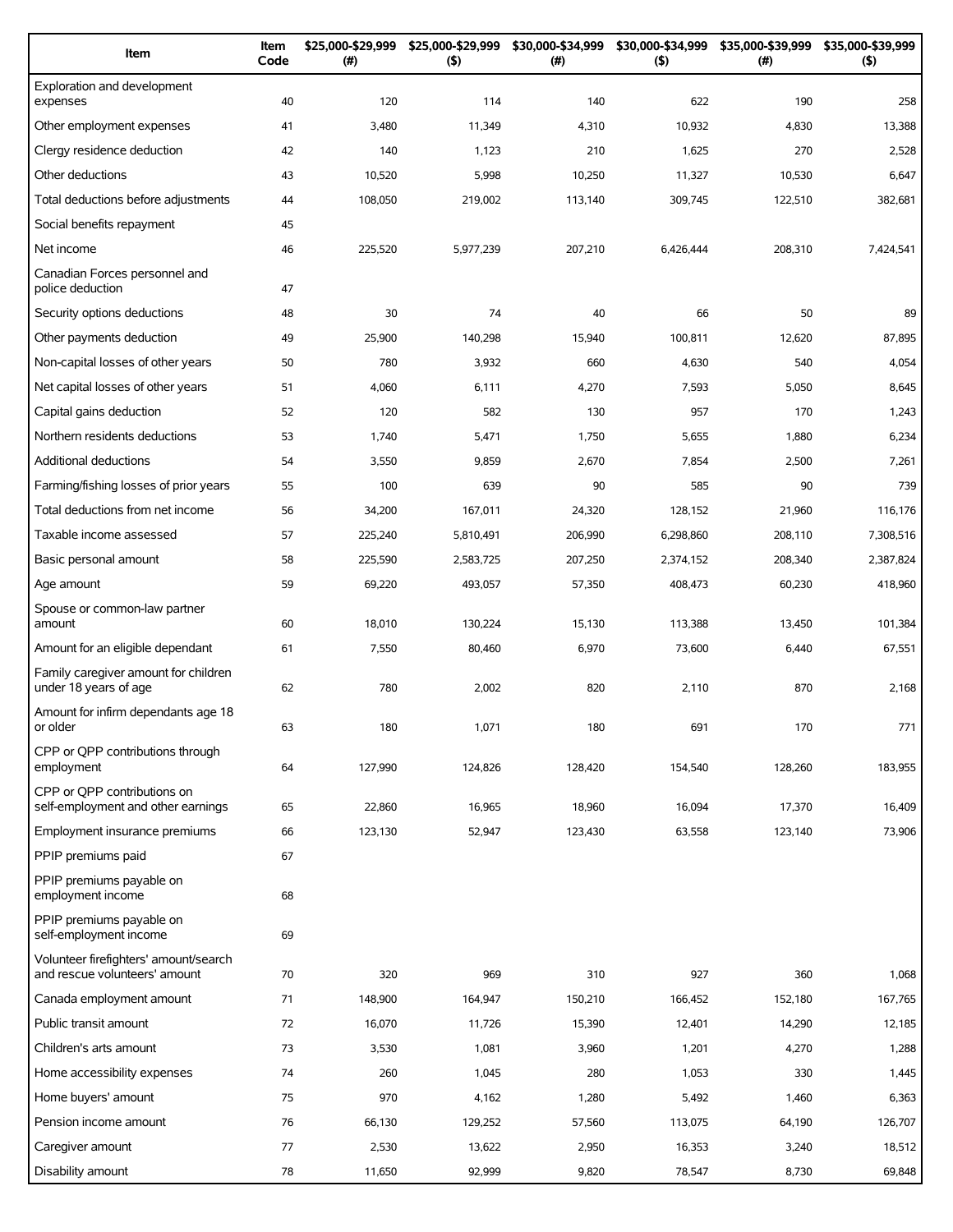| Item                                                                 | Item<br>Code | \$25,000-\$29,999<br>(#) | \$25,000-\$29,999<br>(5) | \$30,000-\$34,999<br>(#) | (5)     | \$30,000-\$34,999 \$35,000-\$39,999<br>$(\#)$ | \$35,000-\$39,999<br>(5) |
|----------------------------------------------------------------------|--------------|--------------------------|--------------------------|--------------------------|---------|-----------------------------------------------|--------------------------|
| Disability amount transferred from a<br>dependant                    | 79           | 1,670                    | 16,762                   | 1,860                    | 19,065  | 2,100                                         | 21,604                   |
| Interest paid on student loans                                       | 80           | 4,770                    | 2,809                    | 5,930                    | 3,560   | 6,480                                         | 4,130                    |
| Tuition, education, and textbook<br>amounts                          | 81           | 28,880                   | 213,328                  | 23,970                   | 199,000 | 20,080                                        | 177,269                  |
| Tuition, education, and textbook<br>amounts transferred from a child | 82           | 2,450                    | 10,700                   | 3,050                    | 14,318  | 3,410                                         | 16,190                   |
| Amounts transferred from spouse or<br>common-law partner             | 83           | 13,030                   | 70,233                   | 9,790                    | 49,837  | 7,570                                         | 37,043                   |
| Medical expenses                                                     | 84           | 55,280                   | 139,411                  | 49,590                   | 141,103 | 48,850                                        | 151,350                  |
| Total tax credits on personal amounts                                | 85           | 225,600                  | 653,763                  | 207,250                  | 604,362 | 208,350                                       | 609,875                  |
| Allowable charitable donations and<br>government gifts               | 86           | 35,400                   | 32,050                   | 40,300                   | 42,306  | 46,060                                        | 52,773                   |
| Eligible cultural and ecological gifts                               | 87           |                          |                          | 70                       | 53      |                                               |                          |
| Total tax credit on donations and gifts                              | 88           | 35,180                   | 8,720                    | 40,100                   | 11,454  | 45,810                                        | 14,375                   |
| Total federal non-refundable tax<br>credits                          | 89           | 225.600                  | 662,483                  | 207,250                  | 615,816 | 208.350                                       | 624,249                  |
| Federal dividend tax credit                                          | 90           | 29,620                   | 11,041                   | 30,620                   | 13,805  | 37,600                                        | 23,199                   |
| Minimum tax carryover                                                | 91           | 230                      | 225                      | 230                      | 287     | 240                                           | 367                      |
| Basic federal tax                                                    | 92           | 171,220                  | 226,468                  | 177,670                  | 330,287 | 189,850                                       | 457,400                  |
| Federal foreign tax credit                                           | 93           | 11,730                   | 1,158                    | 13,110                   | 1,699   | 16,450                                        | 2,204                    |
| Federal political contribution tax credit                            | 94           | 920                      | 111                      | 1,100                    | 139     | 1,450                                         | 193                      |
| Investment tax credit                                                | 95           | 30                       | 18                       | 50                       | 38      | 50                                            | 53                       |
| Labour-sponsored funds tax credit<br>(federally registered)          | 96           |                          |                          |                          |         |                                               |                          |
| Labour-sponsored funds tax credit<br>(provincially registered)       | 97           |                          |                          |                          |         |                                               |                          |
| Alternative minimum tax payable                                      | 98           |                          |                          |                          |         |                                               |                          |
| Net federal tax                                                      | 99           | 170,400                  | 225,210                  | 177,020                  | 328,445 | 189,250                                       | 454,981                  |
| CPP contributions on<br>self-employment                              | 100          | 22,860                   | 33,931                   | 18,960                   | 32,187  | 17,370                                        | 32,818                   |
| Social Benefits repayment                                            | 101          |                          |                          |                          |         |                                               |                          |
| Working income tax benefit (WITB)                                    | 102          | 11,320                   | 5,811                    | 2,560                    | 1,188   | 720                                           | 415                      |
| Children's fitness tax credit                                        | 103          | 7,610                    | 586                      | 8,400                    | 655     | 9,390                                         | 739                      |
| Eligible educator school supply tax<br>credit                        | 104          | 160                      | 8                        | 190                      | 11      | 280                                           | 17                       |
| Net provincial or territorial tax                                    | 105          | 175,830                  | 77,774                   | 186,020                  | 137,555 | 196,120                                       | 189,230                  |
| Total tax payable                                                    | 106          | 186,490                  | 336,951                  | 190,380                  | 498,236 | 198,960                                       | 677,073                  |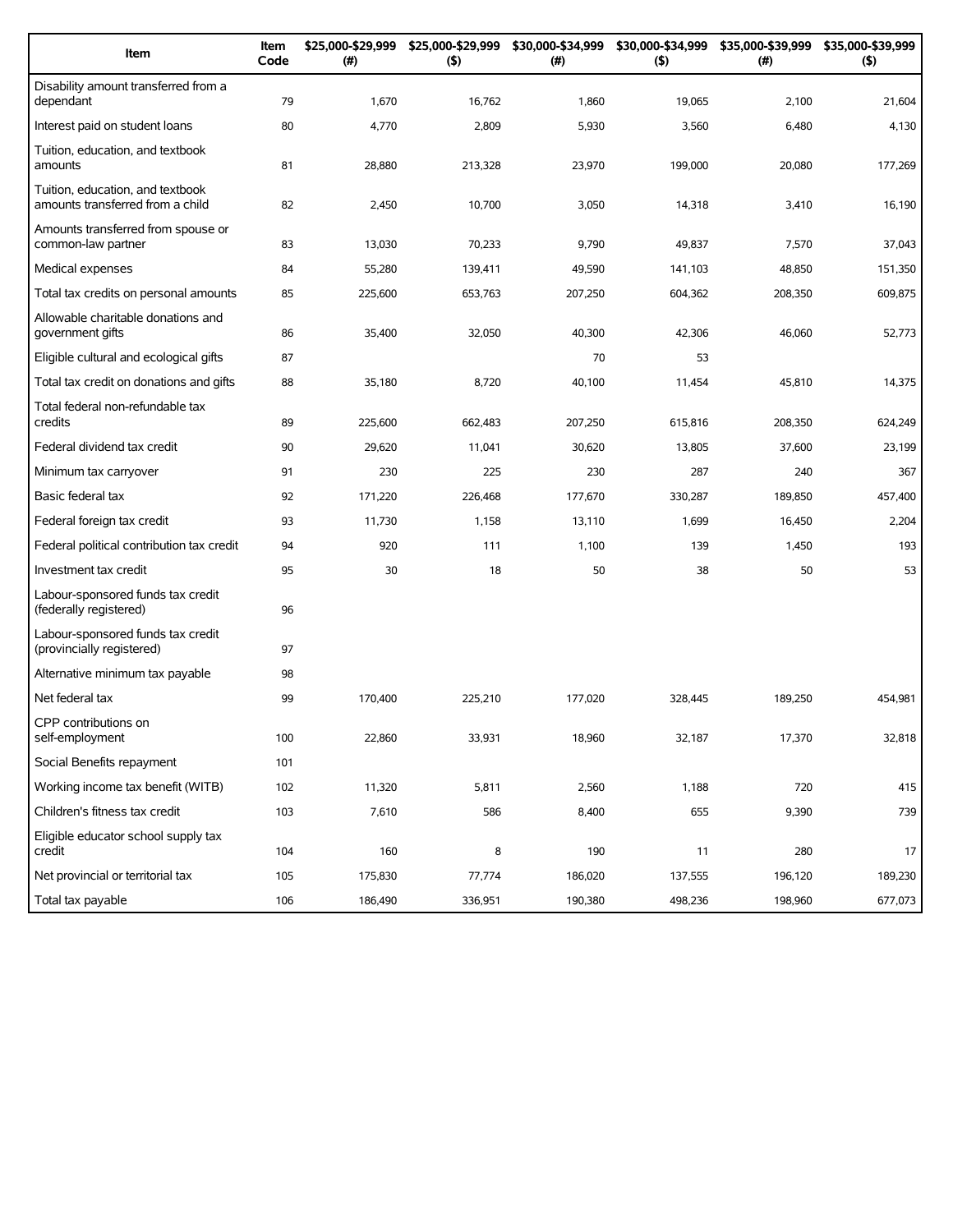| Item                                                                                          | Item<br>Code   | \$40,000-\$44,999<br>$($ #) | \$40,000-\$44,999<br>(5) | \$45,000-\$49,999<br>$(\#)$ | \$45,000-\$49,999<br>(5) | \$50,000-<br>\$54,999<br>(# ) | \$50,000-<br>\$54,999<br>(5) |
|-----------------------------------------------------------------------------------------------|----------------|-----------------------------|--------------------------|-----------------------------|--------------------------|-------------------------------|------------------------------|
| Number of taxable returns                                                                     | $\mathbf{1}$   | 182,120                     |                          | 178,980                     |                          | 147,270                       |                              |
| Number of non-taxable returns                                                                 | 2              | 5,770                       |                          | 3,760                       |                          | 2,680                         |                              |
| Total number of returns                                                                       | 3              | 187,890                     |                          | 182,740                     |                          | 149,950                       |                              |
| Employment income                                                                             | $\overline{4}$ | 129,200                     | 4,642,373                | 125,230                     | 5,042,829                | 110,350                       | 4,951,098                    |
| Commissions (from employment)                                                                 | 5              | 4,530                       | 37,237                   | 4,310                       | 42,695                   | 3,820                         | 44,981                       |
| Other employment income                                                                       | 6              | 27,080                      | 109,092                  | 26,680                      | 106,428                  | 21,740                        | 94,298                       |
| Old age security (OAS) pension                                                                | $\overline{7}$ | 45,260                      | 297,548                  | 45,210                      | 297,305                  | 31,250                        | 204,960                      |
| CPP or OPP benefits                                                                           | 8              | 57,100                      | 478,358                  | 57,330                      | 478,537                  | 41,010                        | 351,044                      |
| Other pensions and superannuation                                                             | 9              | 46,420                      | 901,641                  | 47,740                      | 1,044,302                | 34,010                        | 887,156                      |
| Elected split-pension amount                                                                  | 10             | 12,380                      | 162,072                  | 18,000                      | 234,197                  | 6,850                         | 86,050                       |
| Universal child care benefit (UCCB)                                                           | 11             | 21,280                      | 19,294                   | 19,420                      | 17,312                   | 15,690                        | 14,319                       |
| Employment insurance and other benefits                                                       | 12             | 21,890                      | 167,582                  | 18,080                      | 135,518                  | 14,150                        | 104,120                      |
| Taxable amount of dividends from taxable Canadian<br>corporations                             | 13             | 37,230                      | 254,871                  | 40,880                      | 319,434                  | 33,650                        | 291,892                      |
| Interest and other investment income                                                          | 14             | 55,270                      | 106,711                  | 57,570                      | 114,041                  | 46,190                        | 96,111                       |
| Net partnership income (limited or non-active partners<br>only)                               | 15             | 330                         | 208                      | 360                         | $-125$                   | 320                           | 370                          |
| Net rental income                                                                             | 16             | 13,740                      | 57,294                   | 14,310                      | 61,458                   | 12,730                        | 52,412                       |
| Taxable capital gains                                                                         | 17             | 24,010                      | 73,998                   | 26,220                      | 84,847                   | 21,360                        | 83,202                       |
| <b>RRSP</b> income                                                                            | 18             | 18,880                      | 112,935                  | 19,780                      | 124,516                  | 16,870                        | 102,252                      |
| Other income                                                                                  | 19             | 30,520                      | 93,592                   | 31,600                      | 99,874                   | 25,890                        | 86,765                       |
| Net business income                                                                           | 20             | 17,390                      | 298,544                  | 16,310                      | 295,838                  | 13,540                        | 260,518                      |
| Net professional income                                                                       | 21             | 2,300                       | 35,140                   | 2,150                       | 33,511                   | 2,020                         | 33,903                       |
| Net commission income                                                                         | 22             | 2,310                       | 31,466                   | 2,130                       | 30,301                   | 1,820                         | 30,422                       |
| Net farming income                                                                            | 23             | 1,380                       | 768                      | 1,390                       | 955                      | 1,150                         | 70                           |
| Net fishing income                                                                            | 24             | 210                         | 3,984                    | 180                         | 4,137                    | 160                           | 3,665                        |
| Workers' compensation benefits                                                                | 25             | 7,420                       | 68,921                   | 7,040                       | 67,301                   | 6,180                         | 69,027                       |
| Social assistance payments                                                                    | 26             | 790                         | 5,975                    | 530                         | 4,206                    | 330                           | 2,386                        |
| Net federal supplements                                                                       | 27             | 2,240                       | 7,706                    | 1,410                       | 4,936                    | 840                           | 3,103                        |
| Total income assessed                                                                         | 28             | 187,890                     | 7,978,308                | 182,740                     | 8,655,104                | 149,950                       | 7,862,869                    |
| Registered pension plan (RPP) deduction                                                       | 29             | 33,550                      | 80,100                   | 39,640                      | 110,820                  | 37,350                        | 116,431                      |
| RRSP/PRPP deduction                                                                           | 30             | 43,480                      | 129,688                  | 48,030                      | 158,851                  | 47,180                        | 179,941                      |
| Deduction for elected split-pension amount                                                    | 31             | 15,350                      | 103,728                  | 15,570                      | 122,375                  | 14,020                        | 137,869                      |
| Annual union, professional, or like dues                                                      | 32             | 44,550                      | 27,623                   | 47,890                      | 33,950                   | 43,590                        | 34,124                       |
| Child care expenses                                                                           | 33             | 8,730                       | 40,157                   | 8,280                       | 40,542                   | 7,260                         | 37,816                       |
| Business investment loss                                                                      | 34             | 50                          | 696                      | 40                          | 628                      | 50                            | 1,595                        |
| Moving expenses                                                                               | 35             | 1,230                       | 4,490                    | 1,140                       | 4,766                    | 1,110                         | 4,770                        |
| Support payments made                                                                         | 36             | 220                         | 1,251                    | 240                         | 1,611                    | 250                           | 1,778                        |
| Carrying charges and interest expenses                                                        | 37             | 24,890                      | 33,556                   | 26,900                      | 37,107                   | 22,160                        | 35,283                       |
| Deduction for CPP/QPP contributions on<br>self-employment and other earnings                  | 38             | 15,530                      | 16,213                   | 14,240                      | 16,126                   | 12,150                        | 14,696                       |
| Deduction for provincial parental insurance plan<br>(PPIP) premiums on self-employment income | 39             |                             |                          |                             |                          |                               |                              |
| Exploration and development expenses                                                          | 40             | 170                         | 370                      | 230                         | 437                      | 190                           | 324                          |
| Other employment expenses                                                                     | 41             | 5,430                       | 16,246                   | 5,990                       | 19,004                   | 5,930                         | 19,981                       |
| Clergy residence deduction                                                                    | 42             | 330                         | 3,425                    | 410                         | 4,722                    | 370                           | 4,792                        |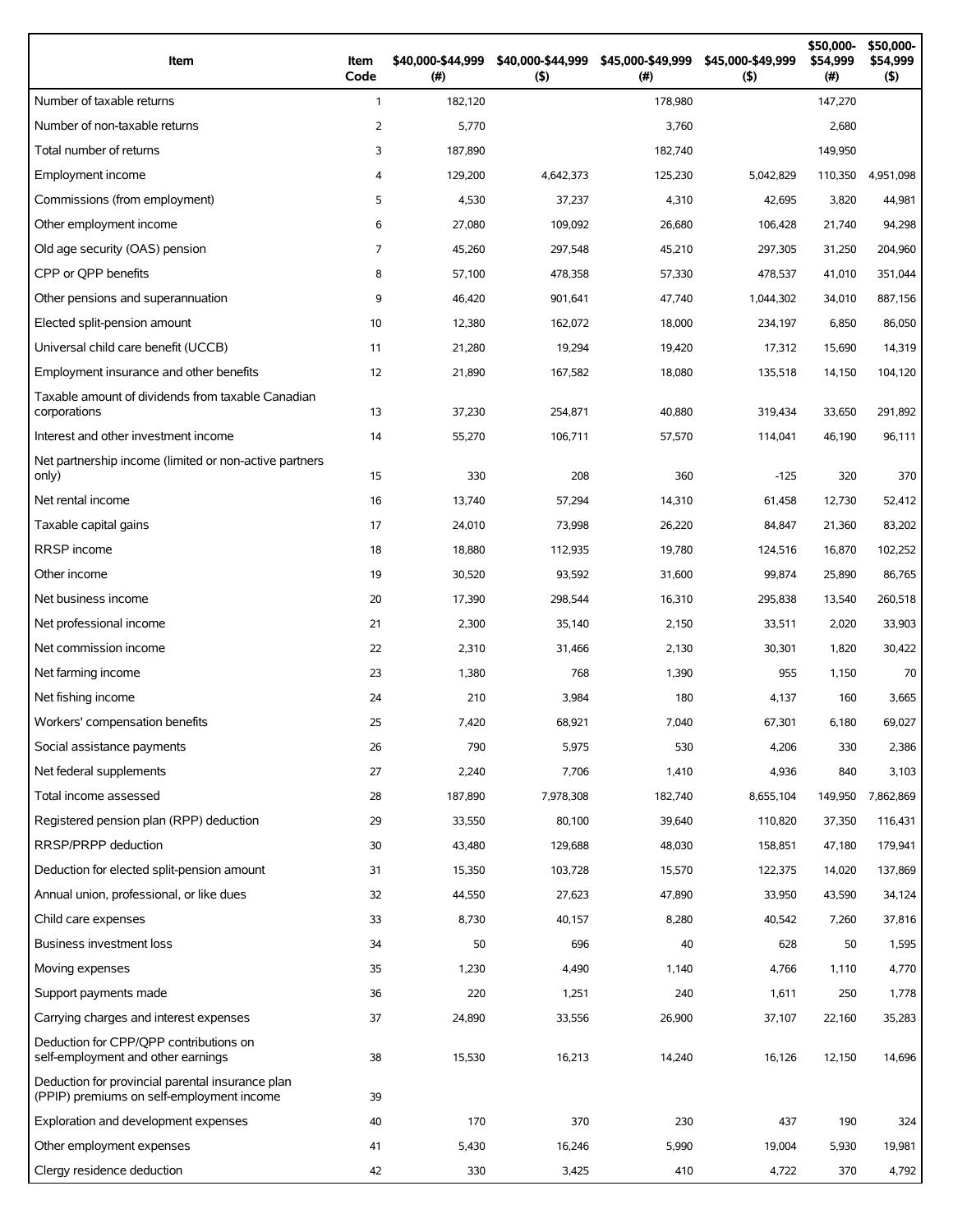| Item                                                                 | Item<br>Code | \$40,000-\$44,999<br>(# ) | \$40,000-\$44,999<br>$($ \$) | \$45,000-\$49,999<br>(# ) | \$45,000-\$49,999<br>$($ \$) | \$50,000-<br>\$54,999<br>$(\#)$ | \$50,000-<br>\$54,999<br>$($ \$) |
|----------------------------------------------------------------------|--------------|---------------------------|------------------------------|---------------------------|------------------------------|---------------------------------|----------------------------------|
| Other deductions                                                     | 43           | 9,230                     | 5,967                        | 8,500                     | 5,984                        | 6,520                           | 5,289                            |
| Total deductions before adjustments                                  | 44           | 123,650                   | 463,634                      | 127,550                   | 557,077                      | 112.660                         | 594,810                          |
| Social benefits repayment                                            | 45           |                           |                              |                           |                              |                                 |                                  |
| Net income                                                           | 46           | 187,860                   | 7,515,039                    | 182,720                   | 8,098,410                    | 149,930                         | 7,268,791                        |
| Canadian Forces personnel and police deduction                       | 47           |                           |                              |                           |                              |                                 |                                  |
| Security options deductions                                          | 48           | 70                        | 137                          | 70                        | 107                          | 90                              | 270                              |
| Other payments deduction                                             | 49           | 10,230                    | 82,602                       | 8,850                     | 76,443                       | 7,260                           | 74,516                           |
| Non-capital losses of other years                                    | 50           | 470                       | 3,968                        | 370                       | 3,210                        | 340                             | 3,496                            |
| Net capital losses of other years                                    | 51           | 5,020                     | 9,331                        | 5,700                     | 10,378                       | 4,820                           | 11,077                           |
| Capital gains deduction                                              | 52           | 150                       | 1,347                        | 160                       | 1,573                        | 150                             | 1,880                            |
| Northern residents deductions                                        | 53           | 1,840                     | 6,217                        | 1,790                     | 6,287                        | 1,650                           | 5,770                            |
| Additional deductions                                                | 54           | 2,020                     | 6,184                        | 1,920                     | 6,197                        | 1,300                           | 4,380                            |
| Farming/fishing losses of prior years                                | 55           | 80                        | 629                          | 60                        | 406                          | 40                              | 441                              |
| Total deductions from net income                                     | 56           | 19,050                    | 110,470                      | 18,180                    | 104,666                      | 15,020                          | 101.867                          |
| Taxable income assessed                                              | 57           | 187,690                   | 7,404,730                    | 182,590                   | 7,993,878                    | 149,810                         | 7,167,158                        |
| Basic personal amount                                                | 58           | 187,890                   | 2,153,681                    | 182,740                   | 2,094,903                    | 149,950                         | 1,718,987                        |
| Age amount                                                           | 59           | 46,750                    | 301,086                      | 46,730                    | 274,046                      | 32,500                          | 174,085                          |
| Spouse or common-law partner amount                                  | 60           | 12,380                    | 94,059                       | 11,720                    | 89,126                       | 10,450                          | 79,785                           |
| Amount for an eligible dependant                                     | 61           | 5,880                     | 61,028                       | 5,400                     | 56,047                       | 4,440                           | 45,926                           |
| Family caregiver amount for children under 18 years<br>of age        | 62           | 870                       | 2,205                        | 850                       | 2,097                        | 770                             | 1,970                            |
| Amount for infirm dependants age 18 or older                         | 63           | 170                       | 691                          | 190                       | 855                          | 180                             | 753                              |
| CPP or QPP contributions through employment                          | 64           | 124,090                   | 206,549                      | 120,180                   | 226,671                      | 106,190                         | 224,496                          |
| CPP or OPP contributions on self-employment and<br>other earnings    | 65           | 15,530                    | 16,213                       | 14,240                    | 16,126                       | 12,150                          | 14,696                           |
| Employment insurance premiums                                        | 66           | 119,090                   | 81,617                       | 115,010                   | 88,411                       | 101.490                         | 85,411                           |
| PPIP premiums paid                                                   | 67           |                           |                              |                           |                              |                                 |                                  |
| PPIP premiums payable on employment income                           | 68           |                           |                              |                           |                              |                                 |                                  |
| PPIP premiums payable on self-employment income                      | 69           |                           |                              |                           |                              |                                 |                                  |
| Volunteer firefighters' amount/search and rescue                     |              |                           |                              |                           |                              |                                 |                                  |
| volunteers' amount                                                   | 70           | 370                       | 1,104                        | 390                       | 1,155                        | 390                             | 1,161                            |
| Canada employment amount                                             | 71           | 145,260                   | 161,079                      | 140,680                   | 156,146                      | 121,530                         | 136,001                          |
| Public transit amount                                                | 72           | 13,980                    | 12,319                       | 13,220                    | 11,941                       | 11,150                          | 10,288                           |
| Children's arts amount                                               | 73           | 4,350                     | 1,325                        | 4,630                     | 1,409                        | 4,550                           | 1,395                            |
| Home accessibility expenses                                          | 74           | 290                       | 1,202                        | 300                       | 1,311                        | 230                             | 1,055                            |
| Home buyers' amount                                                  | 75           | 1,640                     | 7,209                        | 1,800                     | 7,939                        | 1,680                           | 7,528                            |
| Pension income amount                                                | 76           | 51,590                    | 101,794                      | 53,800                    | 106,412                      | 37,360                          | 73,716                           |
| Caregiver amount                                                     | 77           | 3,270                     | 18,885                       | 3,380                     | 19,786                       | 3,070                           | 17,915                           |
| Disability amount                                                    | 78           | 6,620                     | 52,994                       | 5,750                     | 46,007                       | 4,190                           | 33,560                           |
| Disability amount transferred from a dependant                       | 79           | 2,190                     | 22,484                       | 2,140                     | 21,835                       | 1,990                           | 21,172                           |
| Interest paid on student loans                                       | 80           | 6,460                     | 4,328                        | 5,560                     | 3,775                        | 4,990                           | 3,650                            |
| Tuition, education, and textbook amounts                             | 81           | 16,210                    | 144,308                      | 13,520                    | 118,304                      | 10,740                          | 93,170                           |
| Tuition, education, and textbook amounts transferred<br>from a child | 82           | 3,710                     | 17,538                       | 4,110                     | 19,583                       | 3,840                           | 18,604                           |
| Amounts transferred from spouse or common-law<br>partner             | 83           | 5,860                     | 29,055                       | 4,590                     | 24,320                       | 3,720                           | 19,537                           |
| Medical expenses                                                     | 84           | 37,910                    | 120,682                      | 36,840                    | 125,890                      | 24,390                          | 87,050                           |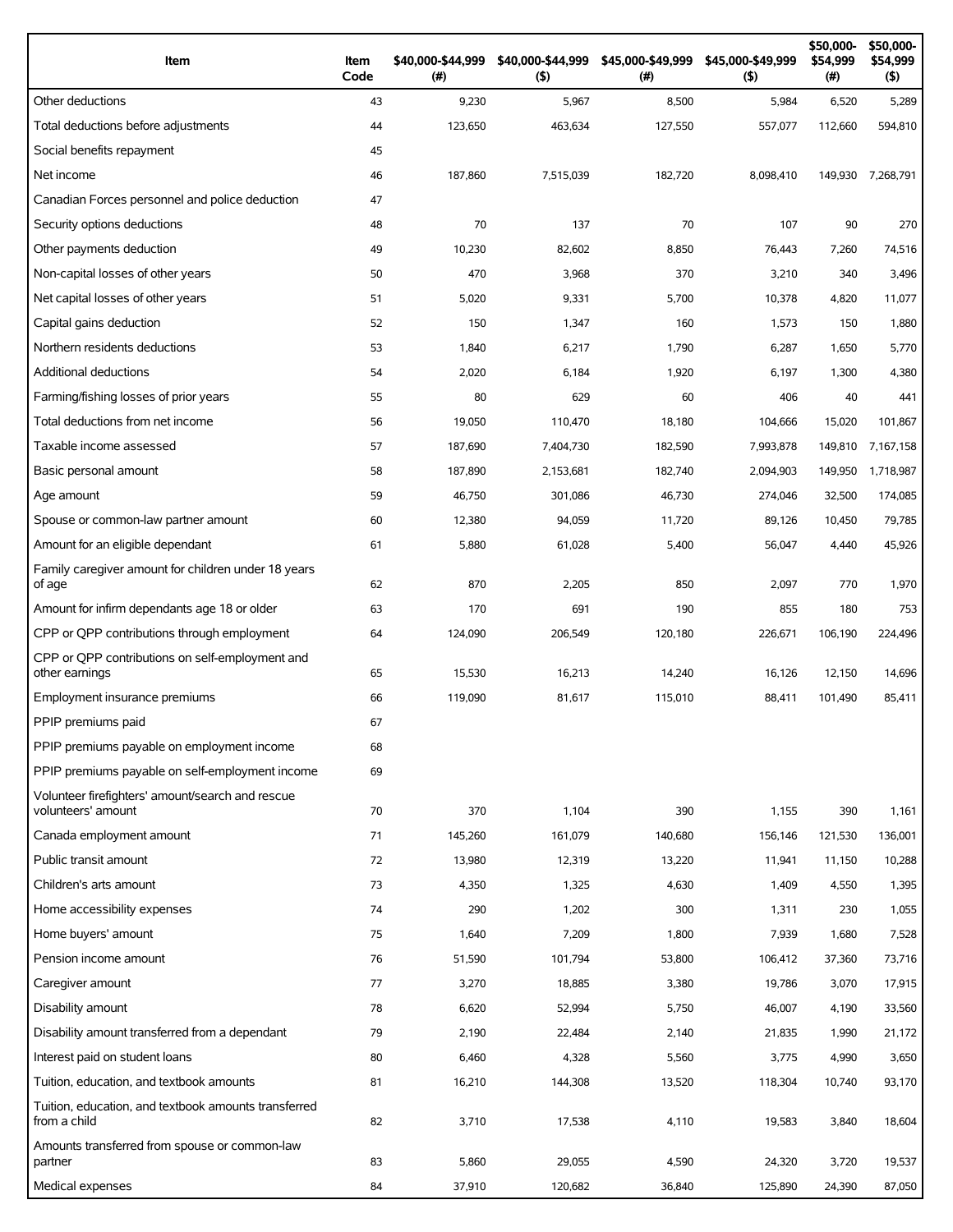| Item                                                           | Item<br>Code | \$40,000-\$44,999<br>(#) | \$40,000-\$44,999<br>(5) | \$45,000-\$49,999<br>(#) | \$45,000-\$49,999<br>(5) | \$50,000-<br>\$54.999<br>(#) | \$50,000-<br>\$54,999<br>(5) |
|----------------------------------------------------------------|--------------|--------------------------|--------------------------|--------------------------|--------------------------|------------------------------|------------------------------|
| Total tax credits on personal amounts                          | 85           | 187,890                  | 542,036                  | 182,740                  | 527,140                  | 149,950                      | 430,806                      |
| Allowable charitable donations and government gifts            | 86           | 45,580                   | 56,349                   | 47,060                   | 60,986                   | 41,350                       | 56,997                       |
| Eligible cultural and ecological gifts                         | 87           | 50                       | 90                       | 40                       | 47                       | 40                           | 163                          |
| Total tax credit on donations and gifts                        | 88           | 45,420                   | 15,408                   | 46,880                   | 16,707                   | 41,190                       | 15,699                       |
| Total federal non-refundable tax credits                       | 89           | 187,890                  | 557,444                  | 182,740                  | 543,847                  | 149,950                      | 446,505                      |
| Federal dividend tax credit                                    | 90           | 36,550                   | 28,440                   | 40,550                   | 36,366                   | 33,490                       | 33,706                       |
| Minimum tax carryover                                          | 91           | 260                      | 528                      | 260                      | 553                      | 250                          | 672                          |
| Basic federal tax                                              | 92           | 176,820                  | 529,579                  | 175,670                  | 630,979                  | 145,450                      | 629,258                      |
| Federal foreign tax credit                                     | 93           | 16,270                   | 2,739                    | 18,590                   | 3,428                    | 15,070                       | 3,558                        |
| Federal political contribution tax credit                      | 94           | 1,490                    | 206                      | 1,760                    | 261                      | 1,520                        | 220                          |
| Investment tax credit                                          | 95           | 50                       | 55                       | 50                       | 59                       | 60                           | 58                           |
| Labour-sponsored funds tax credit (federally<br>registered)    | 96           |                          |                          |                          |                          |                              |                              |
| Labour-sponsored funds tax credit (provincially<br>registered) | 97           |                          |                          |                          |                          |                              |                              |
| Alternative minimum tax payable                                | 98           |                          |                          |                          |                          |                              |                              |
| Net federal tax                                                | 99           | 176.280                  | 526.612                  | 175,160                  | 627.247                  | 145.070                      | 625.445                      |
| CPP contributions on self-employment                           | 100          | 15,530                   | 32,426                   | 14,240                   | 32,252                   | 12,150                       | 29,391                       |
| Social Benefits repayment                                      | 101          |                          |                          |                          |                          |                              |                              |
| Working income tax benefit (WITB)                              | 102          | 300                      | 194                      | 180                      | 138                      | 100                          | 72                           |
| Children's fitness tax credit                                  | 103          | 9,790                    | 764                      | 10,330                   | 816                      | 10,010                       | 798                          |
| Eligible educator school supply tax credit                     | 104          | 250                      | 15                       | 340                      | 19                       | 390                          | 23                           |
| Net provincial or territorial tax                              | 105          | 180,170                  | 222,016                  | 177,440                  | 269,910                  | 145,970                      | 264,730                      |
| Total tax payable                                              | 106          | 182,120                  | 781,089                  | 178,980                  | 929,461                  | 147,270                      | 919,611                      |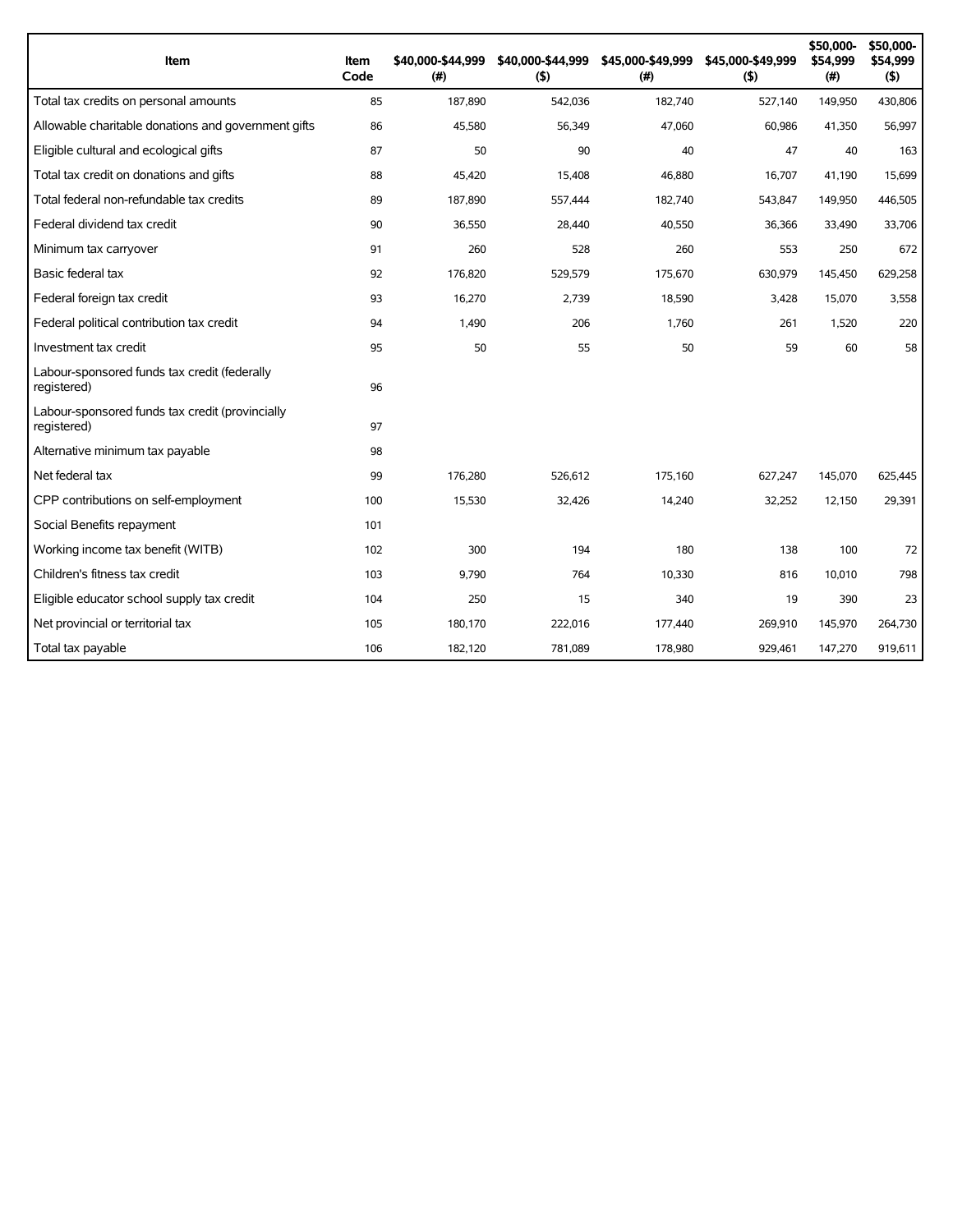| Item                                                                                             | Item<br>Code   | \$55,000-\$59,999<br>(#) | \$55,000-\$59,999<br>(5) | \$60,000-\$69,999<br>(#) | \$60,000-\$69,999<br>(5) | \$70,000-\$79,999<br>(#) | \$70,000-\$79,999<br>(5) |
|--------------------------------------------------------------------------------------------------|----------------|--------------------------|--------------------------|--------------------------|--------------------------|--------------------------|--------------------------|
| Number of taxable returns                                                                        | $\mathbf{1}$   | 130,250                  |                          | 217,710                  |                          | 175,450                  |                          |
| Number of non-taxable returns                                                                    | $\overline{2}$ | 1,910                    |                          | 2,520                    |                          | 1,360                    |                          |
| Total number of returns                                                                          | 3              | 132,160                  |                          | 220,230                  |                          | 176,810                  |                          |
| Employment income                                                                                | 4              | 99,190                   | 4,905,292                | 170,740                  | 9,576,473                | 138,750                  | 8,978,421                |
| Commissions (from employment)                                                                    | 5              | 3,430                    | 47,792                   | 6,010                    | 104,828                  | 4,990                    | 112,293                  |
| Other employment income                                                                          | 6              | 19,440                   | 84,759                   | 32,390                   | 136,499                  | 26,340                   | 110,312                  |
| Old age security (OAS) pension                                                                   | $\overline{7}$ | 26,100                   | 170,738                  | 39,950                   | 261,595                  | 31,280                   | 205,315                  |
| CPP or QPP benefits                                                                              | 8              | 34,500                   | 299,792                  | 53,120                   | 465,518                  | 40,960                   | 359,824                  |
| Other pensions and superannuation                                                                | 9              | 28,800                   | 830,633                  | 44,430                   | 1,410,948                | 34,270                   | 1,169,104                |
| Elected split-pension amount                                                                     | 10             | 5,320                    | 69,180                   | 8,950                    | 123,691                  | 9,690                    | 141,540                  |
| Universal child care benefit (UCCB)                                                              | 11             | 13,130                   | 11,846                   | 20,400                   | 18,726                   | 14,680                   | 13,522                   |
| Employment insurance and other<br>benefits                                                       | 12             | 11,020                   | 79,113                   | 16,350                   | 113,521                  | 11,000                   | 72,793                   |
| Taxable amount of dividends from<br>taxable Canadian corporations                                | 13             | 30,870                   | 321,963                  | 53,550                   | 613,447                  | 49,010                   | 762,056                  |
| Interest and other investment income                                                             | 14             | 41,630                   | 91,148                   | 70,510                   | 166,690                  | 59,750                   | 161,586                  |
| Net partnership income (limited or<br>non-active partners only)                                  | 15             | 310                      | $-51$                    | 600                      | 840                      | 610                      | 1,526                    |
| Net rental income                                                                                | 16             | 12,200                   | 51,047                   | 22,070                   | 93,853                   | 19,830                   | 86,420                   |
| Taxable capital gains                                                                            | 17             | 19,180                   | 82,685                   | 33,600                   | 170,525                  | 29,760                   | 180,310                  |
| <b>RRSP</b> income                                                                               | 18             | 15,050                   | 91,866                   | 26,080                   | 174,334                  | 21,470                   | 162,536                  |
| Other income                                                                                     | 19             | 23,070                   | 80,963                   | 39,750                   | 148,871                  | 33,780                   | 141,246                  |
| Net business income                                                                              | 20             | 11,390                   | 236,246                  | 18,670                   | 426,100                  | 14,250                   | 338,528                  |
| Net professional income                                                                          | 21             | 1,830                    | 34,087                   | 3,280                    | 67,954                   | 3,060                    | 70,013                   |
| Net commission income                                                                            | 22             | 1,610                    | 29,945                   | 2,600                    | 60,529                   | 2,170                    | 60,801                   |
| Net farming income                                                                               | 23             | 1,000                    | 459                      | 1,840                    | 3,056                    | 1,540                    | 1,028                    |
| Net fishing income                                                                               | 24             | 130                      | 3,344                    | 260                      | 7,620                    | 190                      | 6,756                    |
| Workers' compensation benefits                                                                   | 25             | 5,210                    | 57,766                   | 8,750                    | 96,589                   | 6,230                    | 68,954                   |
| Social assistance payments                                                                       | 26             | 230                      | 1,430                    | 330                      | 2,168                    | 190                      | 1,178                    |
| Net federal supplements                                                                          | 27             | 540                      | 1,837                    | 700                      | 2,441                    | 410                      | 1,211                    |
| Total income assessed                                                                            | 28             | 132,160                  | 7,591,898                | 220,230                  | 14,263,393               | 176,810                  | 13,219,261               |
| Registered pension plan (RPP)<br>deduction                                                       | 29             | 36,820                   | 128,828                  | 67,510                   | 278,348                  | 59,930                   | 300,918                  |
| RRSP/PRPP deduction                                                                              | 30             | 45,320                   | 191,015                  | 82,910                   | 402,085                  | 73,440                   | 413,373                  |
| Deduction for elected split-pension<br>amount                                                    | 31             | 12,330                   | 145,606                  | 18,630                   | 255,462                  | 13,550                   | 196,221                  |
| Annual union, professional, or like<br>dues                                                      | 32             | 41,310                   | 35,731                   | 74,030                   | 72,673                   | 63,710                   | 73,633                   |
| Child care expenses                                                                              | 33             | 6,230                    | 33,666                   | 10,400                   | 60,101                   | 7,770                    | 47,827                   |
| Business investment loss                                                                         | 34             | 50                       | 1,014                    | 80                       | 1,953                    | 60                       | 972                      |
| Moving expenses                                                                                  | 35             | 950                      | 5,603                    | 1,760                    | 11,038                   | 1,380                    | 10,908                   |
| Support payments made                                                                            | 36             | 290                      | 2,255                    | 640                      | 5,381                    | 670                      | 6,232                    |
| Carrying charges and interest<br>expenses                                                        | 37             | 20,420                   | 34,387                   | 36,050                   | 67,105                   | 32,450                   | 65,649                   |
| Deduction for CPP/QPP contributions<br>on self-employment and other earnings                     | 38             | 9,380                    | 13,030                   | 13,260                   | 21,300                   | 8,840                    | 15,252                   |
| Deduction for provincial parental<br>insurance plan (PPIP) premiums on<br>self-employment income | 39             |                          |                          |                          |                          |                          |                          |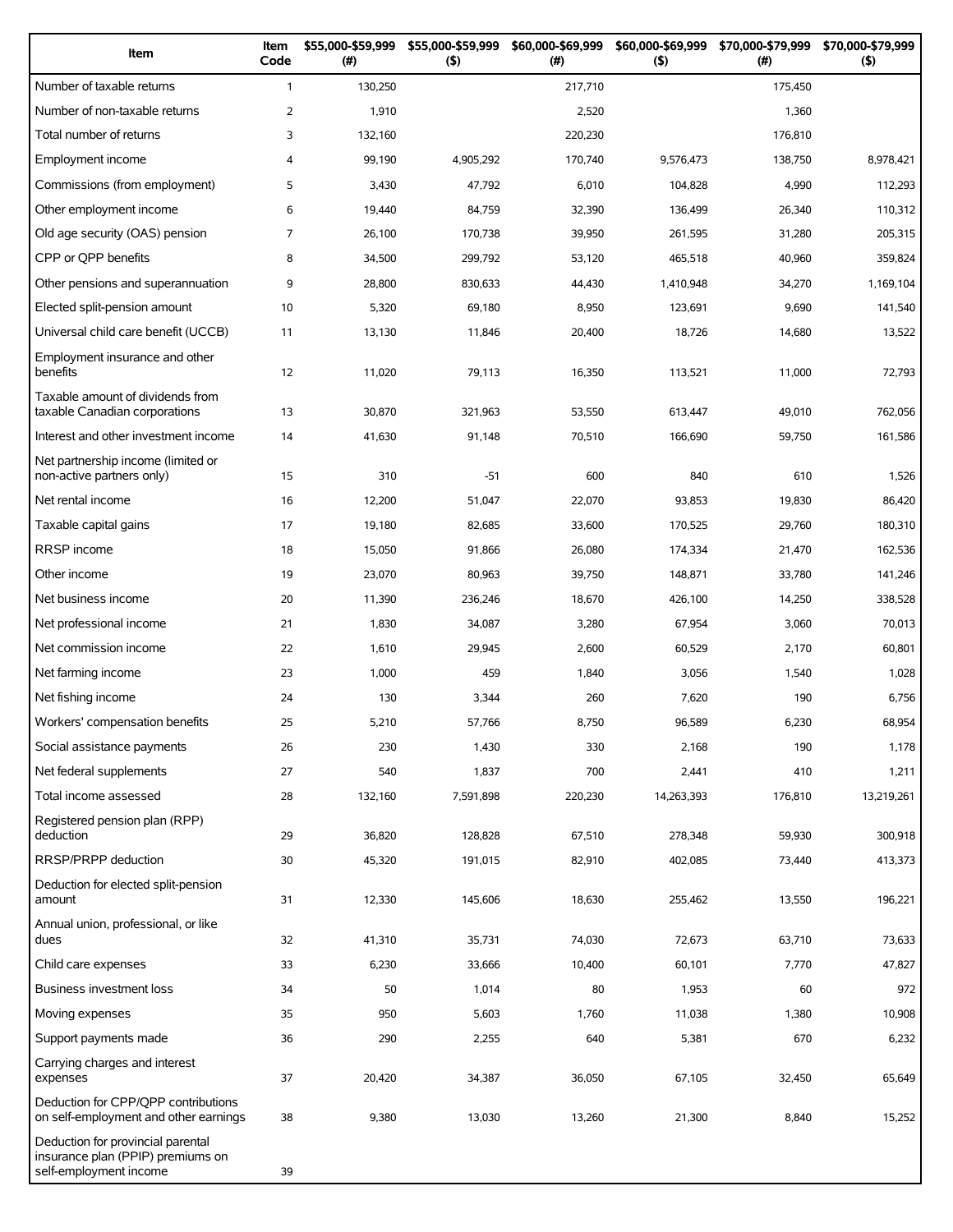| Item                                                                   | Item<br>Code | \$55,000-\$59,999<br>(#) | \$55,000-\$59,999<br>(5) | \$60,000-\$69,999<br>(# ) | \$60,000-\$69,999<br>(5) | \$70,000-\$79,999<br>(#) | \$70,000-\$79,999<br>(5) |
|------------------------------------------------------------------------|--------------|--------------------------|--------------------------|---------------------------|--------------------------|--------------------------|--------------------------|
| Exploration and development<br>expenses                                | 40           | 190                      | 381                      | 410                       | 1,192                    | 440                      | 1,480                    |
| Other employment expenses                                              | 41           | 5,810                    | 21,164                   | 11,480                    | 45,187                   | 10,520                   | 43,377                   |
| Clergy residence deduction                                             | 42           | 340                      | 4,869                    | 680                       | 11,044                   | 570                      | 10,704                   |
| Other deductions                                                       | 43           | 5,260                    | 5,576                    | 8,130                     | 9,864                    | 5,790                    | 9,160                    |
| Total deductions before adjustments                                    | 44           | 102,440                  | 623,219                  | 176,730                   | 1,242,900                | 146,750                  | 1,195,902                |
| Social benefits repayment                                              | 45           |                          |                          |                           |                          | 12,870                   | 9,992                    |
| Net income                                                             | 46           | 132,140                  | 6,969,033                | 220,200                   | 13,019,511               | 176,790                  | 12,013,646               |
| Canadian Forces personnel and<br>police deduction                      | 47           | 10                       | 204                      | 60                        | 1,150                    | 60                       | 1,219                    |
| Security options deductions                                            | 48           | 90                       | 230                      | 180                       | 566                      | 210                      | 746                      |
| Other payments deduction                                               | 49           | 5,930                    | 61,033                   | 9,690                     | 101,198                  | 6,780                    | 71,338                   |
| Non-capital losses of other years                                      | 50           | 260                      | 2,852                    | 400                       | 4,950                    | 320                      | 4,152                    |
| Net capital losses of other years                                      | 51           | 4,340                    | 10,563                   | 7,880                     | 21,178                   | 7,360                    | 21,268                   |
| Capital gains deduction                                                | 52           | 150                      | 1,921                    | 340                       | 6,519                    | 360                      | 9,118                    |
| Northern residents deductions                                          | 53           | 1,570                    | 5,543                    | 2,930                     | 11,033                   | 2,800                    | 10,887                   |
| Additional deductions                                                  | 54           | 1,070                    | 3,791                    | 1,670                     | 5,983                    | 1,350                    | 4,672                    |
| Farming/fishing losses of prior years                                  | 55           | 40                       | 447                      | 90                        | 693                      | 70                       | 718                      |
| Total deductions from net income                                       | 56           | 12,930                   | 86,584                   | 22,320                    | 153,523                  | 18,560                   | 124,158                  |
| Taxable income assessed                                                | 57           | 132,110                  | 6,882,636                | 220,130                   | 12,866,331               | 176,750                  | 11,890,096               |
| Basic personal amount                                                  | 58           | 132,160                  | 1,515,095                | 220,230                   | 2,524,993                | 176,810                  | 2,027,177                |
| Age amount                                                             | 59           | 27,280                   | 130,627                  | 42,080                    | 161,678                  | 33,170                   | 79,810                   |
| Spouse or common-law partner<br>amount                                 | 60           | 9,390                    | 71,877                   | 17,410                    | 134,177                  | 15,190                   | 119,007                  |
| Amount for an eligible dependant                                       | 61           | 3,760                    | 38,826                   | 5,690                     | 58,591                   | 4,320                    | 44,596                   |
| Family caregiver amount for children<br>under 18 years of age          | 62           | 730                      | 1,849                    | 1,390                     | 3,471                    | 1,180                    | 2,908                    |
| Amount for infirm dependants age 18<br>or older                        | 63           | 130                      | 546                      | 280                       | 1,191                    | 230                      | 956                      |
| CPP or OPP contributions through<br>employment                         | 64           | 95,460                   | 218,238                  | 164,640                   | 393,621                  | 133,320                  | 329,056                  |
| CPP or OPP contributions on<br>self-employment and other earnings      | 65           | 9,380                    | 13,030                   | 13,260                    | 21,300                   | 8,840                    | 15,252                   |
| Employment insurance premiums                                          | 66           | 91,340                   | 79,720                   | 156,490                   | 139,697                  | 126,300                  | 114,663                  |
| PPIP premiums paid                                                     | 67           |                          |                          |                           |                          |                          |                          |
| PPIP premiums payable on<br>employment income                          | 68           |                          |                          |                           |                          |                          |                          |
| PPIP premiums payable on<br>self-employment income                     | 69           |                          |                          |                           |                          |                          |                          |
| Volunteer firefighters' amount/search<br>and rescue volunteers' amount | 70           | 370                      | 1,122                    | 750                       | 2,241                    | 650                      | 1,941                    |
| Canada employment amount                                               | 71           | 108,570                  | 121,815                  | 184,670                   | 208,271                  | 148,790                  | 168,304                  |
| Public transit amount                                                  | 72           | 9,570                    | 8,961                    | 15,410                    | 14,611                   | 11,620                   | 11,090                   |
| Children's arts amount                                                 | 73           | 4,400                    | 1,362                    | 8,800                     | 2,747                    | 8,690                    | 2,721                    |
| Home accessibility expenses                                            | 74           | 200                      | 865                      | 360                       | 1,713                    | 270                      | 1,363                    |
| Home buyers' amount                                                    | 75           | 1,650                    | 7,393                    | 2,870                     | 13,135                   | 2,330                    | 10,660                   |
| Pension income amount                                                  | 76           | 31,390                   | 61,977                   | 48,650                    | 95,924                   | 37,930                   | 74,714                   |
| Caregiver amount                                                       | 77           | 2,610                    | 15,271                   | 4,480                     | 26,629                   | 3,540                    | 21,523                   |
| Disability amount                                                      | 78           | 3,410                    | 27,275                   | 4,880                     | 39,049                   | 3,390                    | 27,078                   |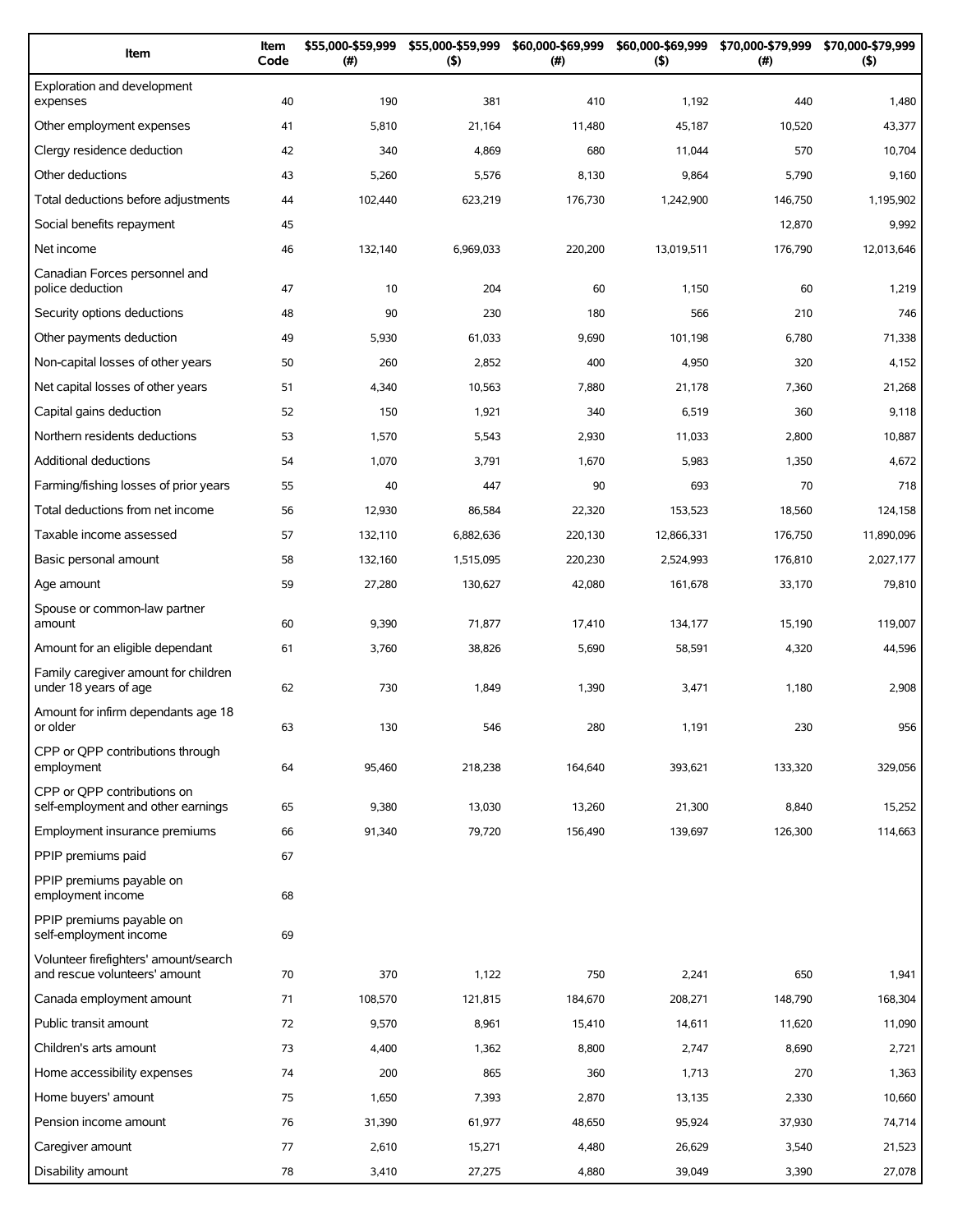| Item                                                                 | Item<br>Code | \$55,000-\$59,999<br>(#) | \$55,000-\$59,999<br>(5) | \$60,000-\$69,999<br>(#) | (5)       | \$60,000-\$69,999 \$70,000-\$79,999<br>$(\#)$ | \$70,000-\$79,999<br>(5) |
|----------------------------------------------------------------------|--------------|--------------------------|--------------------------|--------------------------|-----------|-----------------------------------------------|--------------------------|
| Disability amount transferred from a<br>dependant                    | 79           | 1,710                    | 18,031                   | 3,230                    | 34,682    | 2,850                                         | 30,630                   |
| Interest paid on student loans                                       | 80           | 4,330                    | 3,384                    | 6,780                    | 5,461     | 5,040                                         | 4,322                    |
| Tuition, education, and textbook<br>amounts                          | 81           | 8,850                    | 76,285                   | 13,100                   | 115,122   | 9,020                                         | 67,306                   |
| Tuition, education, and textbook<br>amounts transferred from a child | 82           | 3,520                    | 17,252                   | 6,650                    | 32,491    | 6,110                                         | 29,928                   |
| Amounts transferred from spouse or<br>common-law partner             | 83           | 3,110                    | 16,507                   | 5,040                    | 27,010    | 3,940                                         | 20,619                   |
| Medical expenses                                                     | 84           | 19,280                   | 73,482                   | 27,880                   | 112,931   | 19,060                                        | 86,979                   |
| Total tax credits on personal amounts                                | 85           | 132,160                  | 378,134                  | 220,230                  | 625,639   | 176,810                                       | 493,954                  |
| Allowable charitable donations and<br>government gifts               | 86           | 38,930                   | 57,093                   | 68,900                   | 108,600   | 59,790                                        | 103,862                  |
| Eligible cultural and ecological gifts                               | 87           | 40                       | 52                       | 80                       | 67        | 70                                            | 137                      |
| Total tax credit on donations and gifts                              | 88           | 38,800                   | 15,741                   | 68,720                   | 30,043    | 59,630                                        | 28,868                   |
| Total federal non-refundable tax<br>credits                          | 89           | 132,160                  | 393,875                  | 220,230                  | 655,683   | 176,810                                       | 522,822                  |
| Federal dividend tax credit                                          | 90           | 30,870                   | 37,176                   | 53,580                   | 71,989    | 49,120                                        | 89,263                   |
| Minimum tax carryover                                                | 91           | 300                      | 761                      | 510                      | 1,422     | 580                                           | 1,543                    |
| Basic federal tax                                                    | 92           | 129,170                  | 658,130                  | 216,700                  | 1,369,049 | 174,960                                       | 1,388,401                |
| Federal foreign tax credit                                           | 93           | 13,920                   | 3,791                    | 24,900                   | 8,222     | 22,560                                        | 9,907                    |
| Federal political contribution tax credit                            | 94           | 1,470                    | 233                      | 2,620                    | 435       | 2,310                                         | 404                      |
| Investment tax credit                                                | 95           | 60                       | 91                       | 110                      | 164       | 110                                           | 187                      |
| Labour-sponsored funds tax credit<br>(federally registered)          | 96           |                          |                          |                          |           |                                               |                          |
| Labour-sponsored funds tax credit<br>(provincially registered)       | 97           |                          |                          |                          |           |                                               |                          |
| Alternative minimum tax payable                                      | 98           | 20                       | 42                       | 90                       | 97        | 270                                           | 149                      |
| Net federal tax                                                      | 99           | 128,820                  | 654,020                  | 216,210                  | 1,360,272 | 174,560                                       | 1,377,960                |
| CPP contributions on<br>self-employment                              | 100          | 9,380                    | 26,060                   | 13,260                   | 42,601    | 8,840                                         | 30,504                   |
| Social Benefits repayment                                            | 101          |                          |                          |                          |           | 12,870                                        | 9,992                    |
| Working income tax benefit (WITB)                                    | 102          | 70                       | 59                       | 90                       | 78        | 40                                            | 36                       |
| Children's fitness tax credit                                        | 103          | 9,770                    | 784                      | 19,280                   | 1,619     | 18,570                                        | 1,592                    |
| Eligible educator school supply tax<br>credit                        | 104          | 460                      | 31                       | 760                      | 52        | 800                                           | 55                       |
| Net provincial or territorial tax                                    | 105          | 129,250                  | 272,850                  | 216,110                  | 555,756   | 173,910                                       | 553,293                  |
| Total tax payable                                                    | 106          | 130,250                  | 952,976                  | 217,710                  | 1,960,456 | 175,450                                       | 1,971,793                |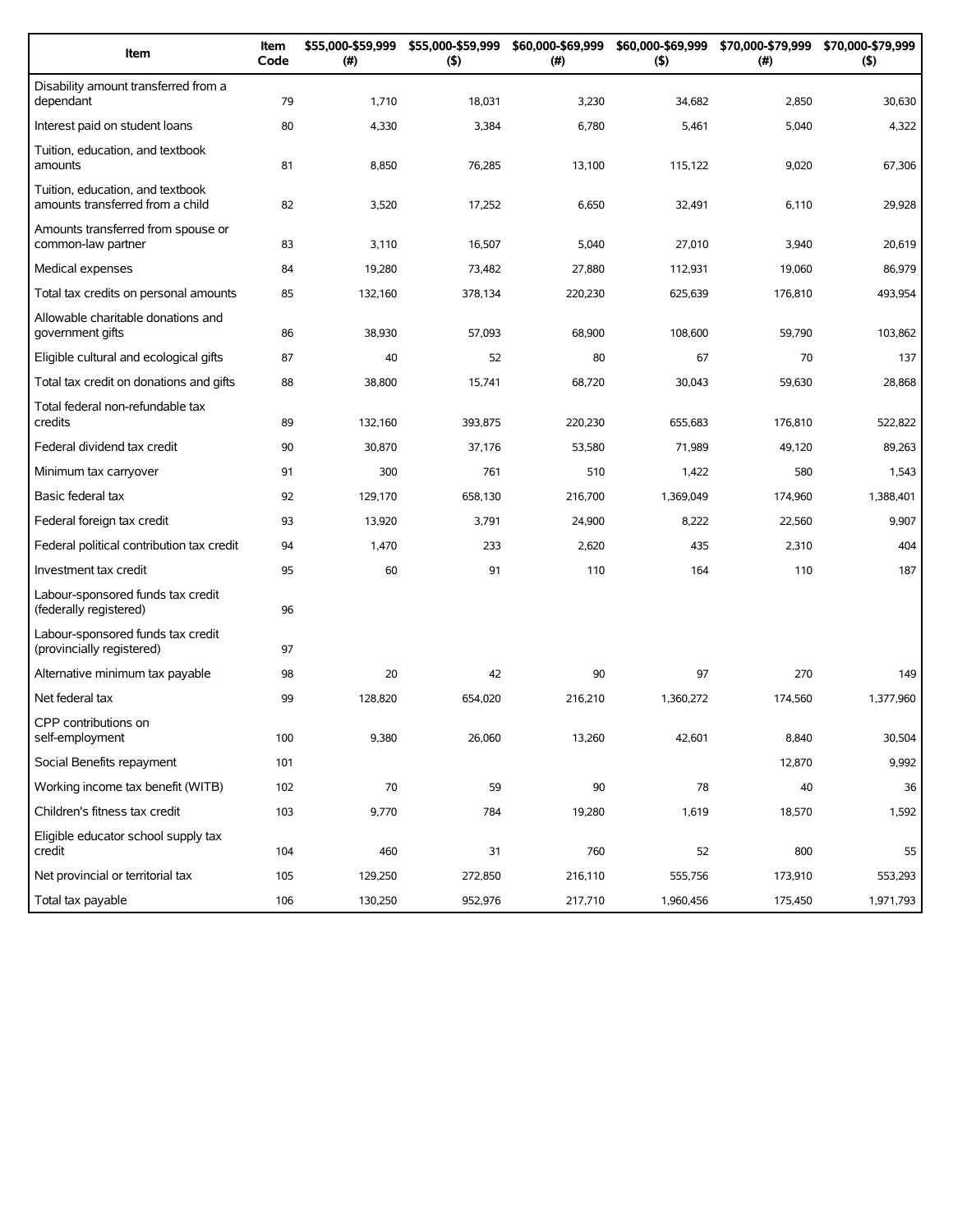| Item                                                                            | Item<br>Code   | \$80,000-\$89,999<br>(#) | \$80,000-\$89,999<br>$($ \$) | \$90,000-\$99,999<br>(# ) | (5)       | \$90,000-\$99,999 \$100,000-\$149,999<br>(#) | \$100,000-\$149,999<br>(5) |
|---------------------------------------------------------------------------------|----------------|--------------------------|------------------------------|---------------------------|-----------|----------------------------------------------|----------------------------|
| Number of taxable returns                                                       | $\mathbf{1}$   | 134,990                  |                              | 100,990                   |           | 213,380                                      |                            |
| Number of non-taxable returns                                                   | 2              | 650                      |                              | 420                       |           | 760                                          |                            |
| Total number of returns                                                         | 3              | 135,640                  |                              | 101,420                   |           | 214,140                                      |                            |
| Employment income                                                               | $\overline{4}$ | 112,480                  | 8,347,753                    | 85,000                    | 6,999,466 | 178,650                                      | 17,796,002                 |
| Commissions (from employment)                                                   | 5              | 4,220                    | 115,104                      | 3,310                     | 110,700   | 8,870                                        | 450,193                    |
| Other employment income                                                         | 6              | 19,050                   | 83,055                       | 14,680                    | 69,063    | 33,440                                       | 205,150                    |
| Old age security (OAS) pension                                                  | $\overline{7}$ | 17,490                   | 114,183                      | 12,080                    | 78,961    | 23,400                                       | 152,692                    |
| CPP or QPP benefits                                                             | 8              | 24,370                   | 216,443                      | 17,240                    | 152,452   | 34,650                                       | 311,683                    |
| Other pensions and<br>superannuation                                            | 9              | 20,330                   | 762,928                      | 14,370                    | 556,383   | 29,790                                       | 1,273,856                  |
| Elected split-pension amount                                                    | 10             | 4,460                    | 59,777                       | 3,560                     | 50,457    | 5,340                                        | 64,501                     |
| Universal child care benefit<br>(UCCB)                                          | 11             | 11,310                   | 10,106                       | 7,110                     | 6,394     | 12,040                                       | 11,090                     |
| Employment insurance and other<br>benefits                                      | 12             | 7,230                    | 45,153                       | 4,730                     | 27,898    | 7,950                                        | 42,742                     |
| Taxable amount of dividends from<br>taxable Canadian corporations               | 13             | 37,650                   | 664,255                      | 30,670                    | 615,148   | 77,830                                       | 2,164,888                  |
| Interest and other investment<br>income                                         | 14             | 46,040                   | 128,802                      | 35,830                    | 109,664   | 85,370                                       | 340,508                    |
| Net partnership income (limited or<br>non-active partners only)                 | 15             | 520                      | 1,203                        | 480                       | 1,196     | 1,530                                        | 8,062                      |
| Net rental income                                                               | 16             | 16,840                   | 72,362                       | 13,950                    | 65,346    | 34,310                                       | 191,675                    |
| Taxable capital gains                                                           | 17             | 22,650                   | 163,441                      | 18,460                    | 157,978   | 46,580                                       | 608,987                    |
| <b>RRSP</b> income                                                              | 18             | 16,610                   | 122,473                      | 12,510                    | 96,942    | 26,320                                       | 281,593                    |
| Other income                                                                    | 19             | 25,880                   | 122,710                      | 20,650                    | 116,011   | 50,870                                       | 432,997                    |
| Net business income                                                             | 20             | 10,860                   | 281,249                      | 8,140                     | 226,270   | 17,930                                       | 620,441                    |
| Net professional income                                                         | 21             | 2,640                    | 67,755                       | 2,030                     | 59,661    | 5,690                                        | 243,045                    |
| Net commission income                                                           | 22             | 1,610                    | 56,433                       | 1,270                     | 54,232    | 3,280                                        | 197,618                    |
| Net farming income                                                              | 23             | 1,260                    | 930                          | 920                       | 2,137     | 2,310                                        | 4,633                      |
| Net fishing income                                                              | 24             | 140                      | 6,020                        | 100                       | 4,775     | 230                                          | 13,838                     |
| Workers' compensation benefits                                                  | 25             | 4,400                    | 47,394                       | 3,050                     | 32,212    | 5,330                                        | 65,974                     |
| Social assistance payments                                                      | 26             | 110                      | 742                          | 70                        | 462       | 150                                          | 1,146                      |
| Net federal supplements                                                         | 27             | 260                      | 1,020                        | 180                       | 573       | 390                                          | 1,296                      |
| Total income assessed                                                           | 28             | 135,640                  | 11,502,309                   | 101,420                   | 9,602,164 | 214,140                                      | 25,513,186                 |
| Registered pension plan (RPP)<br>deduction                                      | 29             | 54,090                   | 342,127                      | 41,120                    | 269,370   | 74,330                                       | 517,046                    |
| RRSP/PRPP deduction                                                             | 30             | 63,470                   | 410,128                      | 51,310                    | 388,487   | 121,510                                      | 1,350,480                  |
| Deduction for elected<br>split-pension amount                                   | 31             | 9,630                    | 142,864                      | 6,750                     | 110,230   | 14,740                                       | 289,254                    |
| Annual union, professional, or like<br>dues                                     | 32             | 55,020                   | 76,524                       | 40,150                    | 57,906    | 69,960                                       | 100,745                    |
| Child care expenses                                                             | 33             | 5,880                    | 36,148                       | 4,080                     | 25,468    | 7,350                                        | 49,123                     |
| <b>Business investment loss</b>                                                 | 34             | 70                       | 1,696                        | 50                        | 742       | 150                                          | 4,396                      |
| Moving expenses                                                                 | 35             | 1,090                    | 9,778                        | 790                       | 8,077     | 1,640                                        | 21,470                     |
| Support payments made                                                           | 36             | 670                      | 6,467                        | 660                       | 7,513     | 2,060                                        | 32,846                     |
| Carrying charges and interest<br>expenses                                       | 37             | 25,210                   | 60,013                       | 20,420                    | 51,094    | 52,600                                       | 167,512                    |
| Deduction for CPP/QPP<br>contributions on self-employment<br>and other earnings | 38             | 6,470                    | 11,609                       | 4,730                     | 8,769     | 11,070                                       | 21,321                     |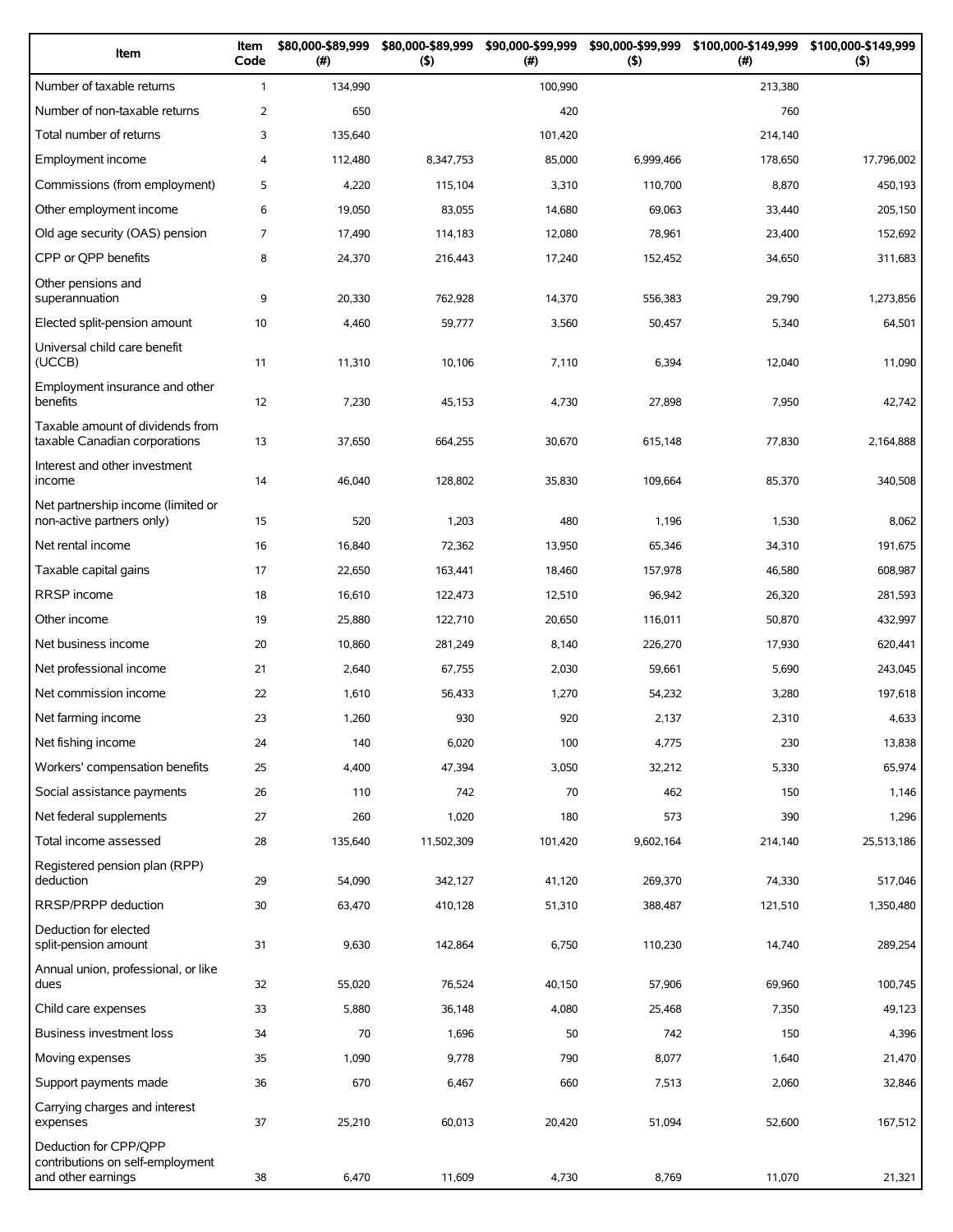| Item                                                                                             | Item<br>Code | \$80,000-\$89,999<br>(# ) | \$80,000-\$89,999<br>$($ \$) | \$90,000-\$99,999<br>(# ) | \$90,000-\$99,999<br>(5) | \$100,000-\$149,999<br>(#) | \$100,000-\$149,999<br>$($ \$) |
|--------------------------------------------------------------------------------------------------|--------------|---------------------------|------------------------------|---------------------------|--------------------------|----------------------------|--------------------------------|
| Deduction for provincial parental<br>insurance plan (PPIP) premiums<br>on self-employment income | 39           |                           |                              |                           |                          |                            |                                |
| Exploration and development<br>expenses                                                          | 40           | 350                       | 1,336                        | 340                       | 1,270                    | 1,100                      | 5,446                          |
| Other employment expenses                                                                        | 41           | 9,270                     | 38,853                       | 7,540                     | 33,304                   | 20,810                     | 110,467                        |
| Clergy residence deduction                                                                       | 42           | 340                       | 7,157                        | 180                       | 4,094                    | 260                        | 6,190                          |
| Other deductions                                                                                 | 43           | 4,020                     | 7,900                        | 3,070                     | 7,953                    | 6,510                      | 33,195                         |
| Total deductions before<br>adjustments                                                           | 44           | 118,300                   | 1,152,683                    | 89,910                    | 974,333                  | 191,930                    | 2,709,615                      |
| Social benefits repayment                                                                        | 45           | 14,200                    | 18,874                       | 11,620                    | 24,803                   | 25,330                     | 98,109                         |
| Net income                                                                                       | 46           | 135,630                   | 10,331,382                   | 101,410                   | 8,603,217                | 214,120                    | 22,706,188                     |
| Canadian Forces personnel and<br>police deduction                                                | 47           | 30                        | 558                          | 20                        | 478                      | 40                         | 1,238                          |
| Security options deductions                                                                      | 48           | 170                       | 705                          | 170                       | 925                      | 810                        | 5,189                          |
| Other payments deduction                                                                         | 49           | 4,730                     | 49,138                       | 3,280                     | 33,217                   | 5,780                      | 68,103                         |
| Non-capital losses of other years                                                                | 50           | 200                       | 3,581                        | 160                       | 2,806                    | 370                        | 7,959                          |
| Net capital losses of other years                                                                | 51           | 5,520                     | 17,685                       | 4,680                     | 16,256                   | 12,830                     | 58,369                         |
| Capital gains deduction                                                                          | 52           | 280                       | 7,414                        | 240                       | 6,464                    | 930                        | 42,254                         |
| Northern residents deductions                                                                    | 53           | 2,330                     | 9,233                        | 1,920                     | 7,689                    | 4,830                      | 20,810                         |
| Additional deductions                                                                            | 54           | 890                       | 4,324                        | 640                       | 3,292                    | 1,460                      | 11,084                         |
| Farming/fishing losses of prior<br>years                                                         | 55           | 60                        | 544                          | 40                        | 402                      | 110                        | 1,245                          |
| Total deductions from net income                                                                 | 56           | 13,640                    | 93,210                       | 10,690                    | 71,613                   | 25,920                     | 216,426                        |
| Taxable income assessed                                                                          | 57           | 135,600                   | 10,238,344                   | 101,390                   | 8,531,670                | 214,060                    | 22,490,194                     |
| Basic personal amount                                                                            | 58           | 135,640                   | 1,555,124                    | 101,420                   | 1,162,708                | 214,140                    | 2,454,819                      |
| Age amount                                                                                       | 59           | 16,220                    | 27,942                       | 6,020                     | 10,849                   | 5,280                      | 9,321                          |
| Spouse or common-law partner<br>amount                                                           | 60           | 12,900                    | 101,487                      | 10,560                    | 83,531                   | 26,120                     | 213,056                        |
| Amount for an eligible dependant                                                                 | 61           | 3,520                     | 36,292                       | 2,510                     | 25,902                   | 4,420                      | 45,300                         |
| Family caregiver amount for                                                                      |              |                           |                              |                           |                          |                            |                                |
| children under 18 years of age<br>Amount for infirm dependants age                               | 62           | 1,160                     | 2,878                        | 890                       | 2,169                    | 1,900                      | 4,649                          |
| 18 or older                                                                                      | 63           | 150                       | 665                          | 120                       | 504                      | 290                        | 1,290                          |
| CPP or OPP contributions<br>through employment                                                   | 64           | 109,050                   | 274,463                      | 82,460                    | 209,884                  | 172,840                    | 445,930                        |
| CPP or QPP contributions on<br>self-employment and other<br>earnings                             | 65           | 6,470                     | 11,609                       | 4,730                     | 8,769                    | 11,070                     | 21,321                         |
| Employment insurance premiums                                                                    | 66           | 102,870                   | 94,591                       | 77,110                    | 71,217                   | 156,200                    | 144,556                        |
| PPIP premiums paid                                                                               | 67           |                           |                              |                           |                          |                            |                                |
| PPIP premiums payable on<br>employment income                                                    | 68           |                           |                              |                           |                          |                            |                                |
| PPIP premiums payable on<br>self-employment income                                               | 69           |                           |                              |                           |                          |                            |                                |
| Volunteer firefighters'<br>amount/search and rescue<br>volunteers' amount                        | 70           | 520                       | 1,554                        | 370                       | 1,113                    | 750                        | 2,259                          |
| Canada employment amount                                                                         | 71           | 118,380                   | 134,906                      | 88,930                    | 101,614                  | 186,440                    | 213,151                        |
| Public transit amount                                                                            | 72           | 8,740                     | 8,353                        | 6,420                     | 6,118                    | 12,830                     | 12,289                         |
| Children's arts amount                                                                           | 73           | 8,530                     | 2,762                        | 7,010                     | 2,312                    | 18,000                     | 6,101                          |
| Home accessibility expenses                                                                      | 74           | 170                       | 826                          | 150                       | 761                      | 280                        | 1,483                          |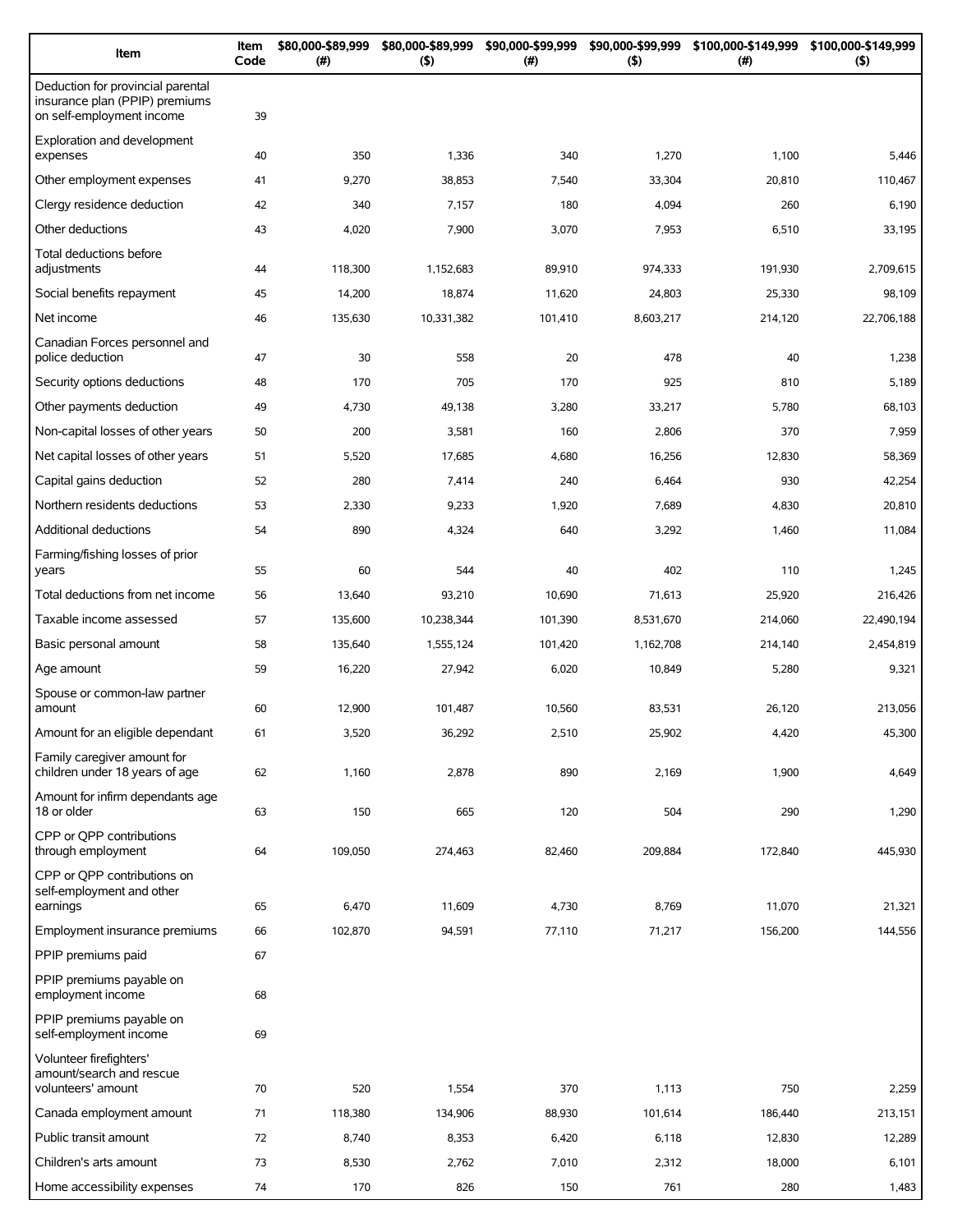| Item                                                                 | Item<br>Code | \$80,000-\$89,999<br>(#) | \$80,000-\$89,999<br>(5) | \$90,000-\$99,999<br>(# ) | \$90,000-\$99,999<br>(5) | (# )    | \$100,000-\$149,999 \$100,000-\$149,999<br>(5) |
|----------------------------------------------------------------------|--------------|--------------------------|--------------------------|---------------------------|--------------------------|---------|------------------------------------------------|
| Home buyers' amount                                                  | 75           | 1,700                    | 7,864                    | 1,160                     | 5,343                    | 2,240   | 10,477                                         |
| Pension income amount                                                | 76           | 22,860                   | 44,867                   | 16,330                    | 31,994                   | 33,280  | 64,898                                         |
| Caregiver amount                                                     | 77           | 2,660                    | 16,027                   | 2,110                     | 12,826                   | 4,440   | 27,613                                         |
| Disability amount                                                    | 78           | 2,020                    | 16,160                   | 1,360                     | 10,897                   | 2,430   | 19,488                                         |
| Disability amount transferred from<br>a dependant                    | 79           | 2,370                    | 26,170                   | 1,930                     | 21,196                   | 4,050   | 44,791                                         |
| Interest paid on student loans                                       | 80           | 3,280                    | 2,572                    | 1,860                     | 1,381                    | 2,790   | 2,172                                          |
| Tuition, education, and textbook<br>amounts                          | 81           | 6,150                    | 44,631                   | 4,100                     | 30,004                   | 7,050   | 60,277                                         |
| Tuition, education, and textbook<br>amounts transferred from a child | 82           | 6,090                    | 30,264                   | 5,000                     | 25,281                   | 12,610  | 64,940                                         |
| Amounts transferred from spouse<br>or common-law partner             | 83           | 3,050                    | 15,779                   | 2,320                     | 11,453                   | 4,990   | 23,984                                         |
| Medical expenses                                                     | 84           | 11,790                   | 56,445                   | 8,570                     | 46,155                   | 18,440  | 111,364                                        |
| Total tax credits on personal<br>amounts                             | 85           | 135,640                  | 377,185                  | 101,420                   | 282,642                  | 214,140 | 600,914                                        |
| Allowable charitable donations and<br>government gifts               | 86           | 48,440                   | 89,804                   | 38,680                    | 74,855                   | 90,700  | 208,269                                        |
| Eligible cultural and ecological<br>gifts                            | 87           | 40                       | 93                       | 40                        | 105                      | 60      | 423                                            |
| Total tax credit on donations and<br>gifts                           | 88           | 48,340                   | 25,013                   | 38,610                    | 20,889                   | 90,570  | 58,484                                         |
| Total federal non-refundable tax<br>credits                          | 89           | 135,640                  | 402,198                  | 101,420                   | 303,530                  | 214,140 | 659,399                                        |
| Federal dividend tax credit                                          | 90           | 37,770                   | 77,658                   | 30,770                    | 72,046                   | 77,890  | 255,323                                        |
| Minimum tax carryover                                                | 91           | 490                      | 1,221                    | 410                       | 948                      | 1,160   | 3,082                                          |
| Basic federal tax                                                    | 92           | 134,680                  | 1,283,303                | 100,790                   | 1,127,021                | 213,010 | 3,361,410                                      |
| Federal foreign tax credit                                           | 93           | 17,100                   | 9,122                    | 13,810                    | 9,193                    | 35,090  | 38,296                                         |
| Federal political contribution tax<br>credit                         | 94           | 1,760                    | 306                      | 1,410                     | 259                      | 3,400   | 705                                            |
| Investment tax credit                                                | 95           | 110                      | 161                      | 100                       | 137                      | 330     | 627                                            |
| Labour-sponsored funds tax credit<br>(federally registered)          | 96           |                          |                          |                           |                          |         |                                                |
| Labour-sponsored funds tax credit<br>(provincially registered)       | 97           |                          |                          |                           |                          |         |                                                |
| Alternative minimum tax payable                                      | 98           | 520                      | 401                      | 540                       | 436                      | 2,330   | 3,122                                          |
| Net federal tax                                                      | 99           | 134,360                  | 1,273,732                | 100,560                   | 1,117,466                | 212,370 | 3,321,908                                      |
| CPP contributions on<br>self-employment                              | 100          | 6,470                    | 23,218                   | 4,730                     | 17,538                   | 11,070  | 42,642                                         |
| Social Benefits repayment                                            | 101          | 14,200                   | 18,874                   | 11,620                    | 24,803                   | 25,330  | 98,109                                         |
| Working income tax benefit<br>(WITB)                                 | 102          | 20                       | 25                       |                           |                          | 40      | 38                                             |
| Children's fitness tax credit                                        | 103          | 17,700                   | 1,602                    | 14,380                    | 1,331                    | 35,370  | 3,449                                          |
| Eligible educator school supply tax<br>credit                        | 104          | 1,240                    | 95                       | 430                       | 35                       | 360     | 31                                             |
| Net provincial or territorial tax                                    | 105          | 133,920                  | 514,668                  | 100,210                   | 466,042                  | 212,030 | 1,490,917                                      |
| Total tax payable                                                    | 106          | 134,990                  | 1,830,522                | 100,990                   | 1,625,871                | 213,380 | 4,953,612                                      |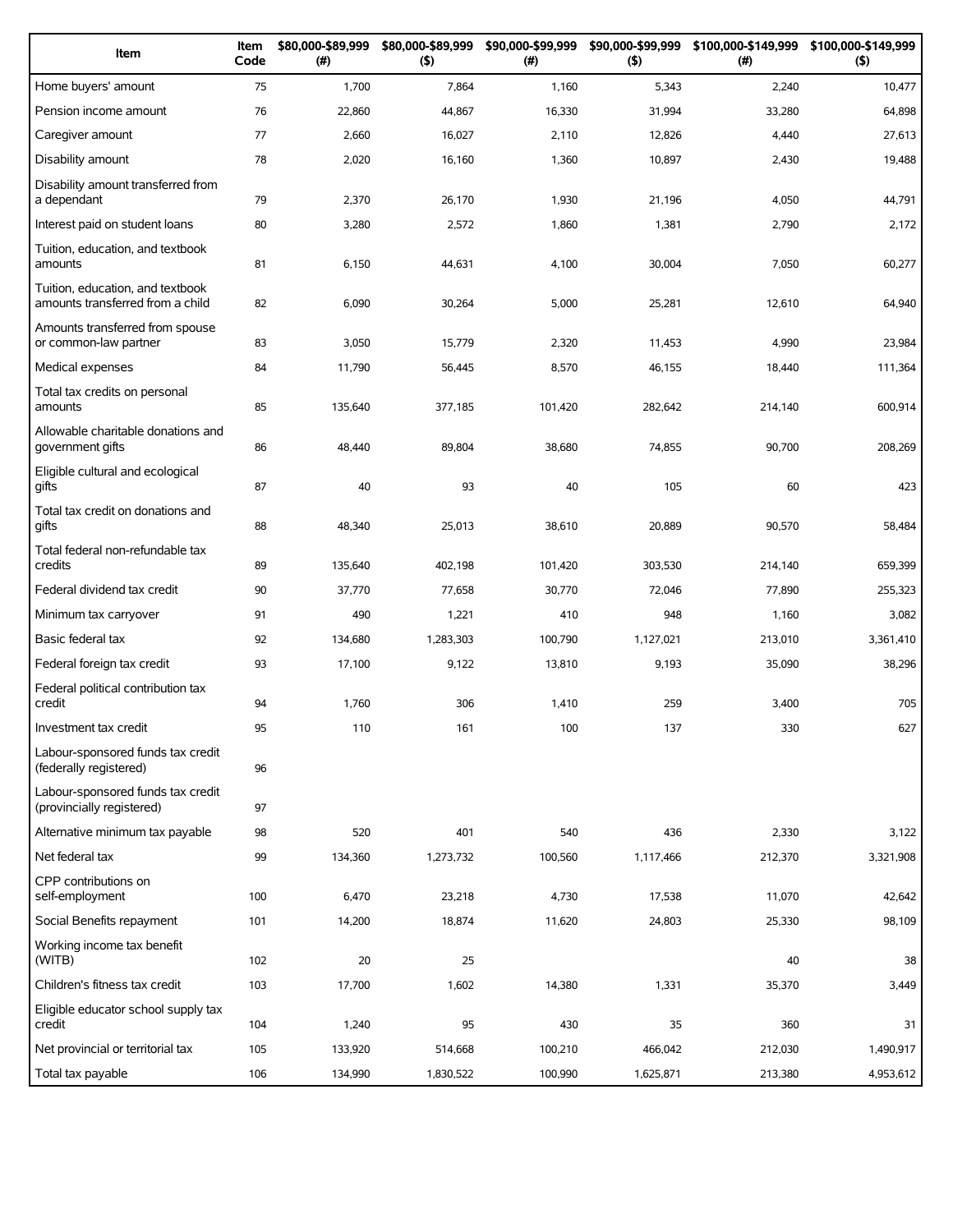| Item                                                                                          | Item<br>Code   | \$150,000-\$249,999 \$150,000-\$249,999<br>(#) | (5)        | \$250,000<br>and<br>over (#) | \$250,000<br>and over<br>(5) |
|-----------------------------------------------------------------------------------------------|----------------|------------------------------------------------|------------|------------------------------|------------------------------|
| Number of taxable returns                                                                     | $\mathbf{1}$   | 83,610                                         |            | 36,170                       |                              |
| Number of non-taxable returns                                                                 | 2              | 400                                            |            | 210                          |                              |
| Total number of returns                                                                       | 3              | 84,020                                         |            | 36,370                       |                              |
| Employment income                                                                             | 4              | 65,120                                         | 8,941,535  | 25,620                       | 7,438,086                    |
| Commissions (from employment)                                                                 | 5              | 5,020                                          | 475,884    | 2,810                        | 862,616                      |
| Other employment income                                                                       | 6              | 13,690                                         | 209,137    | 6,140                        | 380,765                      |
| Old age security (OAS) pension                                                                | $\overline{7}$ | 10,980                                         | 71,511     | 6,600                        | 41,836                       |
| CPP or OPP benefits                                                                           | 8              | 16,070                                         | 146,938    | 9,550                        | 87,439                       |
| Other pensions and superannuation                                                             | 9              | 13,630                                         | 673,620    | 7,410                        | 558,866                      |
| Elected split-pension amount                                                                  | 10             | 2,320                                          | 34,035     | 690                          | 6,425                        |
| Universal child care benefit (UCCB)                                                           | 11             | 4,130                                          | 4,005      | 1,010                        | 921                          |
| Employment insurance and other benefits                                                       | 12             | 1,340                                          | 8,128      | 220                          | 1,615                        |
| Taxable amount of dividends from taxable Canadian corporations                                | 13             | 42,780                                         | 2,179,787  | 24,040                       | 4,057,486                    |
| Interest and other investment income                                                          | 14             | 43,740                                         | 313,381    | 25,550                       | 571,543                      |
| Net partnership income (limited or non-active partners only)                                  | 15             | 1,410                                          | 12,583     | 1,770                        | 19,577                       |
| Net rental income                                                                             | 16             | 17,050                                         | 139,702    | 9,020                        | 216,545                      |
| Taxable capital gains                                                                         | 17             | 26,750                                         | 771,863    | 17,730                       | 2,894,186                    |
| <b>RRSP</b> income                                                                            | 18             | 8,710                                          | 197,835    | 3,060                        | 299,307                      |
| Other income                                                                                  | 19             | 27,020                                         | 433,657    | 15,760                       | 866,265                      |
| Net business income                                                                           | 20             | 7,330                                          | 389,271    | 3,200                        | 386,108                      |
| Net professional income                                                                       | 21             | 3,730                                          | 295,914    | 2,380                        | 519,793                      |
| Net commission income                                                                         | 22             | 1,840                                          | 203,345    | 680                          | 132,137                      |
| Net farming income                                                                            | 23             | 1,200                                          | 3,597      | 800                          | 15,609                       |
| Net fishing income                                                                            | 24             | 60                                             | 5,511      | 40                           | 6,562                        |
| Workers' compensation benefits                                                                | 25             | 1,200                                          | 19,931     | 260                          | 9,029                        |
| Social assistance payments                                                                    | 26             | 40                                             | 219        | 20                           | 82                           |
| Net federal supplements                                                                       | 27             | 210                                            | 759        | 160                          | 552                          |
| Total income assessed                                                                         | 28             | 84,020                                         | 15,551,136 | 36,370                       | 19,387,859                   |
| Registered pension plan (RPP) deduction                                                       | 29             | 19,310                                         | 152,185    | 5,130                        | 51,690                       |
| RRSP/PRPP deduction                                                                           | 30             | 50,780                                         | 980,917    | 20,470                       | 736,153                      |
| Deduction for elected split-pension amount                                                    | 31             | 6,100                                          | 122,560    | 2,860                        | 68,717                       |
| Annual union, professional, or like dues                                                      | 32             | 16,860                                         | 23,561     | 4,140                        | 5,438                        |
| Child care expenses                                                                           | 33             | 2,570                                          | 19,092     | 680                          | 5,309                        |
| <b>Business investment loss</b>                                                               | 34             | 70                                             | 2,048      | 50                           | 5,446                        |
| Moving expenses                                                                               | 35             | 650                                            | 11,550     | 180                          | 5,648                        |
| Support payments made                                                                         | 36             | 1,380                                          | 37,230     | 960                          | 65,171                       |
| Carrying charges and interest expenses                                                        | 37             | 30,650                                         | 148,374    | 19,270                       | 271,022                      |
| Deduction for CPP/QPP contributions on self-employment and other earnings                     | 38             | 5,850                                          | 11,854     | 2,800                        | 5,953                        |
| Deduction for provincial parental insurance plan (PPIP) premiums on<br>self-employment income | 39             |                                                |            |                              |                              |
| Exploration and development expenses                                                          | 40             | 1,100                                          | 7,643      | 1,480                        | 68,442                       |
| Other employment expenses                                                                     | 41             | 9,850                                          | 73,552     | 4,780                        | 82,786                       |
| Clergy residence deduction                                                                    | 42             | 40                                             | 1,445      |                              |                              |
| Other deductions                                                                              | 43             | 3,120                                          | 53,110     | 2,180                        | 132,249                      |
| Total deductions before adjustments                                                           | 44             | 75,300                                         | 1,645,301  | 32,460                       | 1,504,414                    |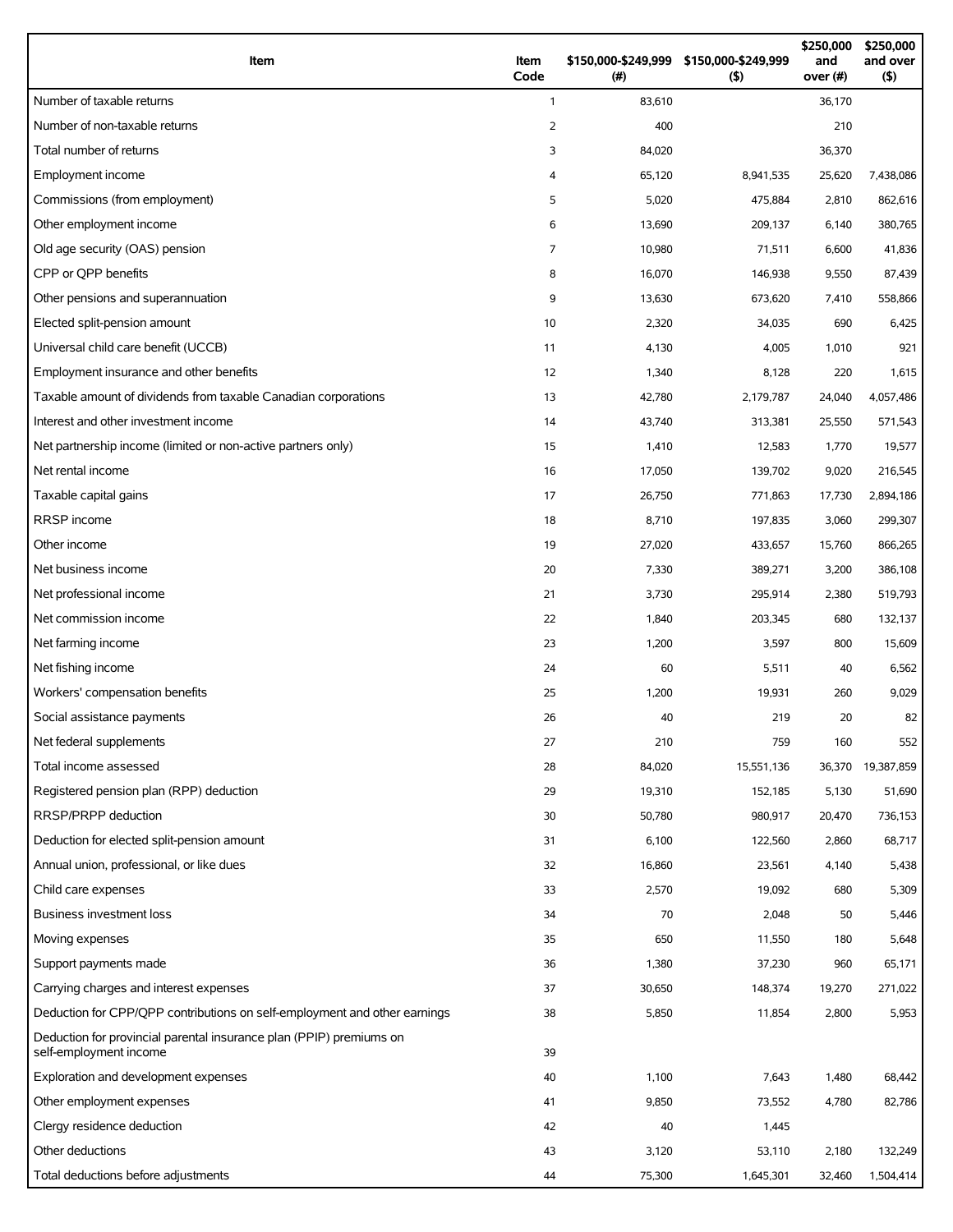| Item                                                                | <b>Item Code</b> | \$150,000-\$249,999<br>(#) | \$150,000-\$249,999<br>(5) | \$250,000<br>and<br>over (#) | \$250,000<br>and over<br>(5) |
|---------------------------------------------------------------------|------------------|----------------------------|----------------------------|------------------------------|------------------------------|
| Social benefits repayment                                           | 45               | 11,110                     | 67,865                     | 6,420                        | 40,416                       |
| Net income                                                          | 46               | 84,010                     | 13,838,065                 | 36,360                       | 17,849,357                   |
| Canadian Forces personnel and police deduction                      | 47               |                            |                            |                              |                              |
| Security options deductions                                         | 48               | 1,160                      | 16,349                     | 1,500                        | 213,371                      |
| Other payments deduction                                            | 49               | 1,290                      | 20,335                     | 290                          | 9,166                        |
| Non-capital losses of other years                                   | 50               | 190                        | 6,961                      | 130                          | 24,430                       |
| Net capital losses of other years                                   | 51               | 8,210                      | 62,008                     | 6,030                        | 111,176                      |
| Capital gains deduction                                             | 52               | 1,050                      | 88,766                     | 1,660                        | 406,938                      |
| Northern residents deductions                                       | 53               | 1,990                      | 9,947                      | 410                          | 1,789                        |
| <b>Additional deductions</b>                                        | 54               | 800                        | 13,965                     | 490                          | 18,187                       |
| Farming/fishing losses of prior years                               | 55               | 70                         | 939                        | 70                           | 3,904                        |
| Total deductions from net income                                    | 56               | 13,870                     | 219,628                    | 9,560                        | 789,448                      |
| Taxable income assessed                                             | 57               | 83,970                     | 13,619,210                 | 36,330                       | 17,061,168                   |
| Basic personal amount                                               | 58               | 84,020                     | 962,544                    | 36,370                       | 416,339                      |
| Age amount                                                          | 59               | 550                        | 2,215                      | 280                          | 1,145                        |
| Spouse or common-law partner amount                                 | 60               | 10,990                     | 91,539                     | 4,620                        | 39,117                       |
| Amount for an eligible dependant                                    | 61               | 1,390                      | 14,231                     | 590                          | 6,065                        |
| Family caregiver amount for children under 18 years of age          | 62               | 690                        | 1,631                      | 250                          | 588                          |
| Amount for infirm dependants age 18 or older                        | 63               | 110                        | 496                        | 50                           | 230                          |
| CPP or QPP contributions through employment                         | 64               | 61,520                     | 158,914                    | 22,850                       | 60,455                       |
| CPP or QPP contributions on self-employment and other earnings      | 65               | 5,850                      | 11,854                     | 2,800                        | 5,953                        |
| Employment insurance premiums                                       | 66               | 49,850                     | 45,874                     | 16,360                       | 14,901                       |
| PPIP premiums paid                                                  | 67               |                            |                            |                              |                              |
| PPIP premiums payable on employment income                          | 68               |                            |                            |                              |                              |
| PPIP premiums payable on self-employment income                     | 69               |                            |                            |                              |                              |
| Volunteer firefighters' amount/search and rescue volunteers' amount | 70               | 180                        | 549                        | 30                           | 99                           |
| Canada employment amount                                            | 71               | 68,450                     | 78,207                     | 27,360                       | 31,168                       |
| Public transit amount                                               | 72               | 3,930                      | 3,655                      | 1,050                        | 911                          |
| Children's arts amount                                              | 73               | 8,370                      | 3,016                      | 3,620                        | 1,381                        |
| Home accessibility expenses                                         | 74               | 130                        | 763                        | 50                           | 353                          |
| Home buyers' amount                                                 | 75               | 570                        | 2,729                      | 130                          | 630                          |
| Pension income amount                                               | 76               | 14,970                     | 29,109                     | 7,820                        | 15,122                       |
| Caregiver amount                                                    | 77               | 1,630                      | 10,170                     | 550                          | 3,437                        |
| Disability amount                                                   | 78               | 1,090                      | 8,733                      | 660                          | 5,261                        |
| Disability amount transferred from a dependant                      | 79               | 1,590                      | 17,340                     | 530                          | 5,486                        |
| Interest paid on student loans                                      | 80               | 630                        | 500                        | 120                          | 88                           |
| Tuition, education, and textbook amounts                            | 81               | 1,990                      | 23,345                     | 630                          | 5,647                        |
| Tuition, education, and textbook amounts transferred from a child   | 82               | 6,170                      | 32,817                     | 3,150                        | 17,676                       |
| Amounts transferred from spouse or common-law partner               | 83               | 1,950                      | 9,546                      | 780                          | 3,808                        |
| Medical expenses                                                    | 84               | 9,530                      | 76,494                     | 5,750                        | 65,416                       |
| Total tax credits on personal amounts                               | 85               | 84,020                     | 237,974                    | 36,370                       | 105,205                      |
| Allowable charitable donations and government gifts                 | 86               | 41,520                     | 157,966                    | 22,250                       | 447,176                      |
| Eligible cultural and ecological gifts                              | 87               | 40                         | 805                        | 20                           | 4,588                        |
| Total tax credit on donations and gifts                             | 88               | 41,500                     | 45,657                     | 22,240                       | 145,701                      |
| Total federal non-refundable tax credits                            | 89               | 84,020                     | 283,631                    | 36,370                       | 250,906                      |